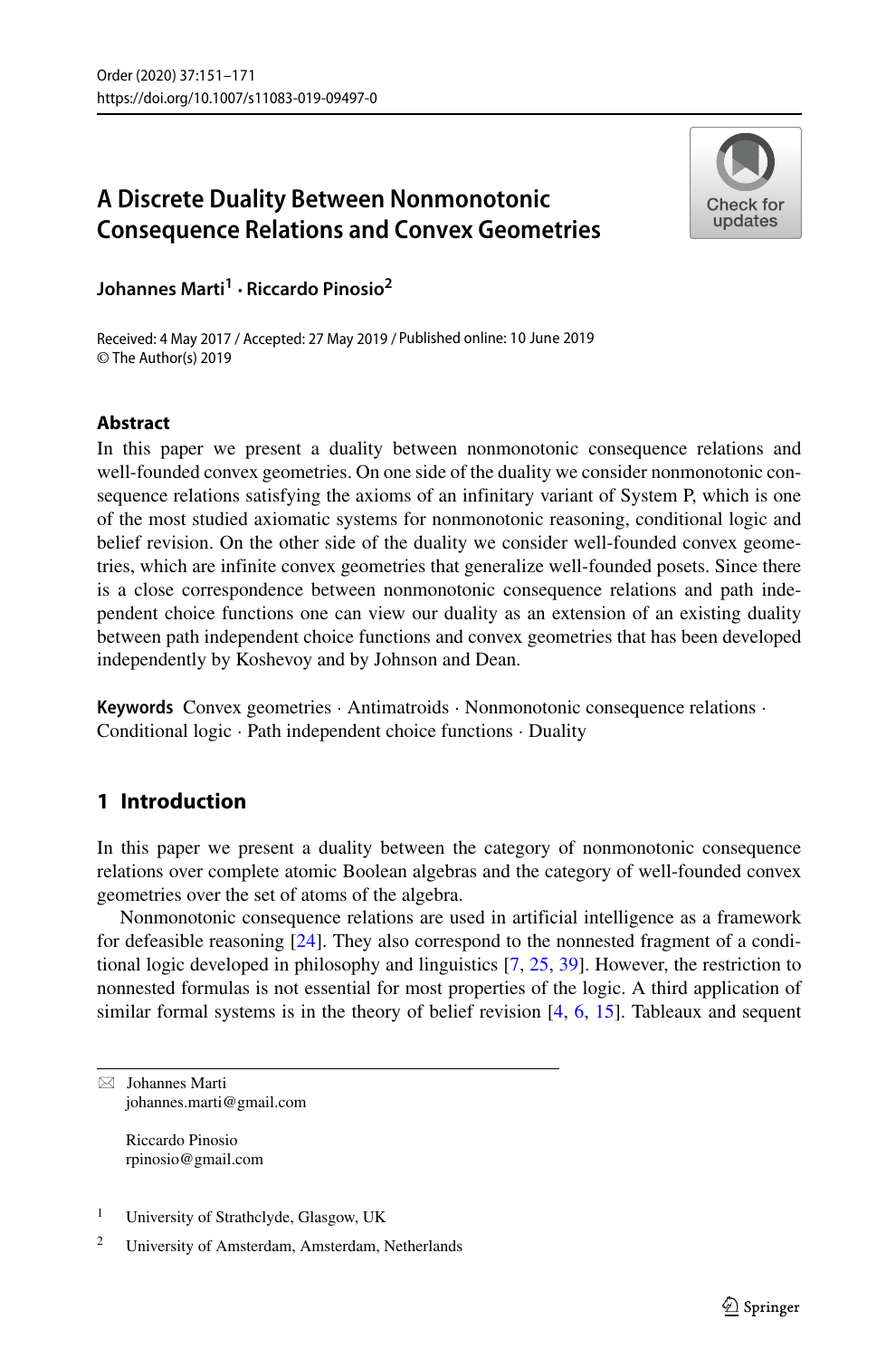proof systems for nonmonotonic consequence relations and conditional logics have been developed in [\[30,](#page-19-6) [33,](#page-19-7) [35\]](#page-19-8).

The standard semantics for nonmonotonic consequence relations is given in terms of minimal elements in posets. If one considers the class of all posets then this semantics gives rise to an axiomatic system for nonmonotonic consequence relations that is called System P. Completeness proofs for System P with respect to the semantics on posets [\[7,](#page-19-1) [24,](#page-19-0) [39\]](#page-20-0) are technical and it is not obvious whether they lead to duality results. The reason for these difficulties is a mismatch between the semantics and the axioms of System P. It is noted in [\[39,](#page-20-0) sec. II.4.1] that the addition of a rather complex axiom, called coherence condition, greatly simplifies the completeness proof.

The comparatively high complexity of the coherence condition means that it is not expressible in the formal languages that are commonly used in the applications mentioned above. By increasing the expressivity of the language and assuming an analogue of the coherence condition [\[42\]](#page-20-1) obtains a general representation result in relational structures that can be specialized to posets.

Our approach is to weaken the semantics instead of adding the coherence condition on the syntactic side. We use convex geometries, also known as antimatroids, as a semantics for nonmonotonic consequence relations satisfying the axioms of System P. This generalizes the poset semantics because for every poset one can define a convex geometry such that the extreme points of a set in the convex geometry are precisely the minimal elements of the set in the poset.

Convex geometries provide a combinatorial approach to the notion of convexity; for an overview see  $[3, 10, 11]$  $[3, 10, 11]$  $[3, 10, 11]$  $[3, 10, 11]$  $[3, 10, 11]$  or  $[21, ch. III]$  $[21, ch. III]$ . The class of lattices arising as the lattice of convex sets in some convex geometry has been differently characterized by various authors; for a historical survey see [\[29\]](#page-19-12).

Whereas the work mentioned in the previous paragraph is restricted to finite convex geometries there has recently been increased interest in the infinite case [\[1,](#page-18-1) [2,](#page-18-2) [41\]](#page-20-2). This work focuses on a specific class of infinite convex geometries which are algebraic closure operators, meaning that if a point is in the convex closure of a set it is already in the convex closure of one of its finite subsets. Algebraic convexities are of interest because the standard convexity of Euclidean spaces is algebraic. An equivalent condition is also assumed in the extensive study of convexity by [\[38\]](#page-20-3) which however does not assume the anti-exchange axiom that is part of the definition of convex geometries.

For the duality of this paper we consider a different class of infinite convex geometries, which we call well-founded and which need not be algebraic. In a well-founded convex geometry every set has sufficiently many extreme points. This generalizes the notion of a well-founded poset, which are posets in which every set has sufficiently many minimal elements.

The idea of interpreting nonmonotonic consequence relations with respect to the family of convex sets in some convex geometry stands in the tradition of premise semantics, which interprets conditionals in arbitrary families of subsets of some set [\[23,](#page-19-13) [40\]](#page-20-4). A similar approach is developed in [\[5,](#page-19-14) [13,](#page-19-15) [27\]](#page-19-16). The contribution of this paper is to single out a class of families of subsets, namely the convex geometries, that gives rise to a duality with nonmonotonic consequence relations.

One can view our duality as an extension of the correspondence between path independent choice functions that are discussed in economics [\[32\]](#page-19-17) and finite convex geometries. This correspondence has been developed independently by [\[22\]](#page-19-18) and [\[18\]](#page-19-19) and has been extended by [\[28\]](#page-19-20) to a duality between semilattices of choice functions and semilattices of convex geometries. Moreover, [\[8\]](#page-19-21) introduce the further concept of a framed dependence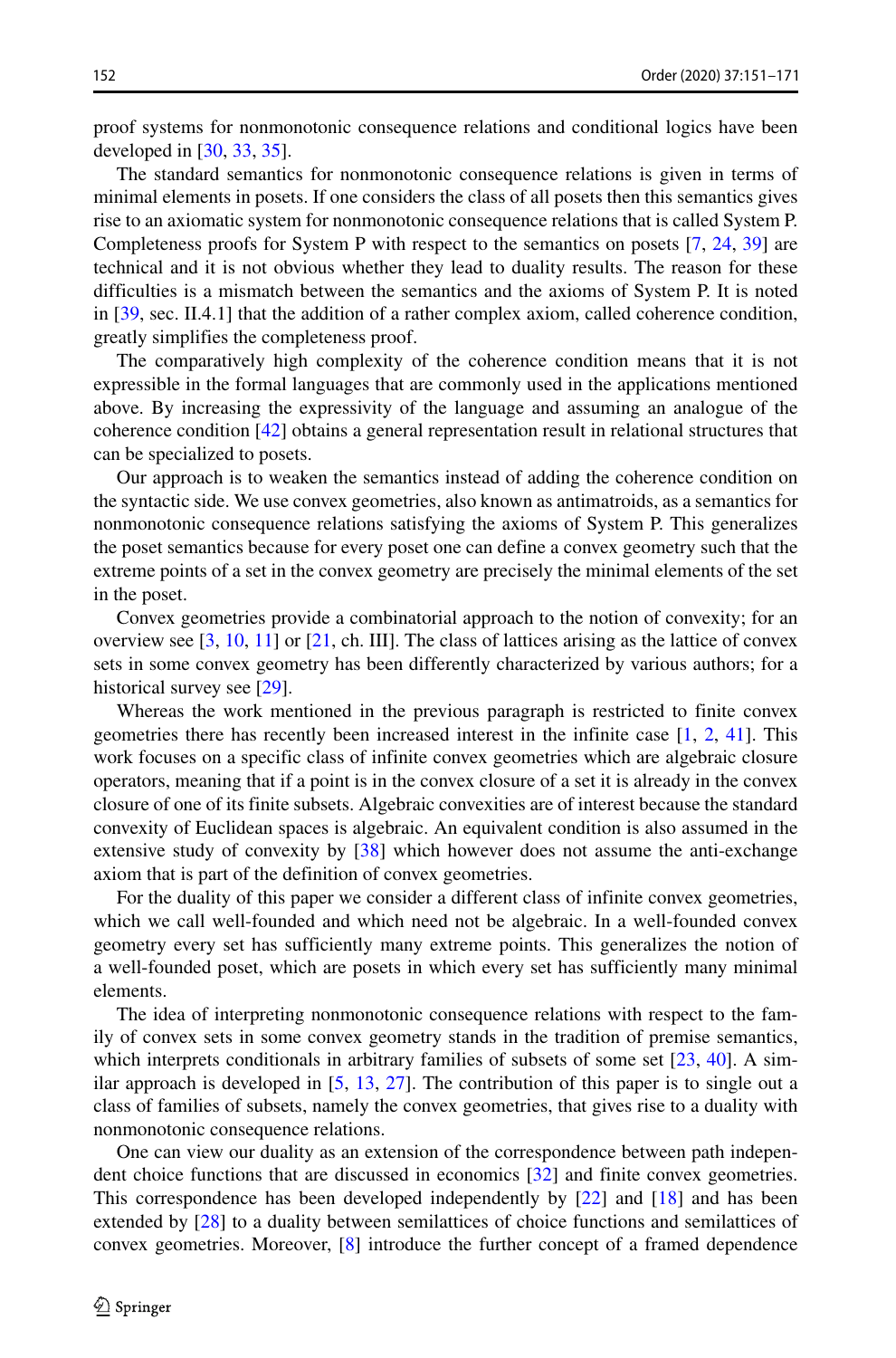relation and prove that framed dependence relations correspond to path independent choice function and finite convex geometries. In [\[9\]](#page-19-22) the correspondence between framed dependence relations and path independent choice functions is extended to the infinite case. It is also proven in [\[9\]](#page-19-22) that the path independent choice function are precisely the unions of choice functions rationalized by well orders, which is a concept that is reminiscent of convex geometries. Since there is a close correspondence between path independent choice functions and nonmonotonic consequence relations our duality is an extension of these results. In particular, we characterize the infinite convex geometries that stand in the duality as the well-founded convex geometries and use morphisms that are structure preserving functions between the carriers of the nonmonotonic consequence relations or convex geometries, rather than only considering the inclusions between choice function or convex geometries over some fixed set as in [\[28\]](#page-19-20).

The structure of this paper is as follows: In Section [2](#page-2-0) we review nonmonotonic consequence relations in System P and derive some consequences of the axioms in System P. In Sections [3](#page-4-0) and [4](#page-6-0) we discuss how nonmonotonic consequence relations relate to path independence choice functions and to framed dependence relations. In Section [5](#page-7-0) we review convex geometries. In Section  $6$  we introduce the notion of a smooth set which allows us to define well-founded convex geometries. We also prove a characterization of the smooth sets in terms of their extreme points. In Section [7](#page-13-0) we prove the duality result of this paper.

#### <span id="page-2-0"></span>**2 Nonmonotonic Consequence Relations**

In this section we introduce nonmonotonic consequence relations.

**Definition 1** A *nonmonotonic consequence relation* for a set *W* is a relation  $\sim \subseteq \mathcal{P}W \times$  $PW$  on the powerset  $PW$  of *W* such that for all *A*, *B*, *C*, *D*  $\in \mathcal{PW}$  and families  $X \subseteq PW$ the following are satisfied:

- *A*|∼ *A* (Id).
- If *A*|∼ *C* and *C* ⊆ *D* then *A*|∼ *D* (RW).
- $\vdash$  If *A*|∼ *X* for every *X* ∈ *X* then *A*|∼  $\bigcap$  *X* (And<sup>∞</sup>).
- If  $A \sim B \cap C$  then  $A \cap B \sim C$  (WCM).
- If *A*|∼ *C* and *B*|∼ *C* then *A* ∪ *B*|∼ *C* (Or).

A *morphism* from a nonmonotonic consequence relation  $\sim$  for *W* to a nonmonotonic consequence relation  $\sim$  for *W* is a function  $f : W \to W'$  such that the inverse image map  $f^{-1}[\cdot]: \mathcal{P}W' \to \mathcal{P}W'$  preserves the nonmonotonic consequence relation. This means that for all  $A, C \in \mathcal{P}W'$ 

<span id="page-2-1"></span>
$$
A \sim' C \text{ implies } f^{-1}[A] \sim f^{-1}[C]. \tag{1}
$$

A morphism *f* of nonmonotonic consequence relations is *strong* if it reflects the nonmonotonic consequence relation. This means that the implication in Eq. [1](#page-2-1) becomes a bi-implication.

One can think of a nonmonotonic consequence relation for *W* as a relation on the Boolean algebra P*W*. We are then restricting our attention to complete atomic Boolean algebras, which are precisely those Boolean algebras that can be represented as the powerset of their atoms [\[16,](#page-19-23) sec. 16]. Note that because every finite Boolean algebra is automatically complete and atomic our setting especially covers the case of all finite Boolean algebras.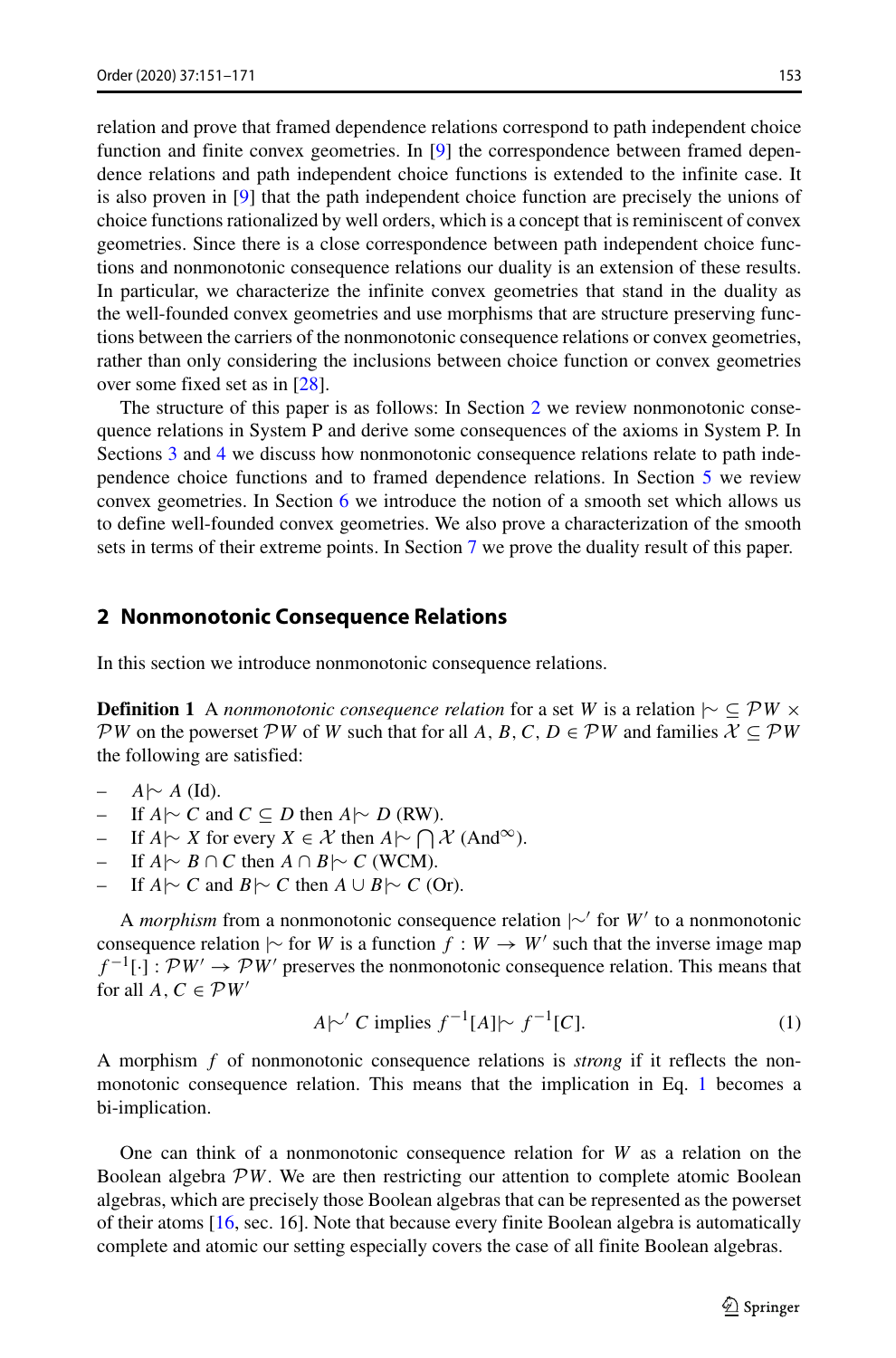The definition of a morphism between nonmonotonic consequence relations is motivated by this representation of complete atomic Boolean algebras as powerset algebras. For every function  $f : W \to W'$  we have that  $f^{-1}[\cdot] : \mathcal{P}W' \to \mathcal{P}W$  is a complete Boolean algebra homomorphism between the powerset algebras and every complete Boolean algebra homomorphism arises in this way.

The axioms for nonmonotonic consequence relations in Definition 1 are an infinitary version of the rules in the well-known System P [\[24\]](#page-19-0). They are precisely the rules of System  $P_{\infty}$ from [\[26\]](#page-19-24) and differ from the rules of System P only in that in System P the infinitary (And<sup>∞</sup>) is replaced with its finitary variant (And), which holds for all *A*, *C*, *D*  $\in \mathcal{PW}$ :

- If 
$$
A \sim C
$$
 and  $A \sim D$  then  $A \sim C \cap D$  (And).

Note that in the finite case the two axiomatizations coincide.

A minor difference between the axiomatization given here and the usual presentation of System P is that we found it more convenient to work with the weak cautious monotonicity rule (WCM) instead of the following more common cautious monotonicity rule (CM), which holds for all  $A, B, C \in \mathcal{P}W$ :

- If 
$$
A \sim B
$$
 and  $A \sim C$  then  $A \cap B \sim C$  (CM).

One can show that in the presence of (RW) and (And), where the latter is an obvious consequence of  $(And^{\infty})$ , the two rules are equivalent. To see this first assume that  $(WCM)$ holds. Then we can deduce (CM) because from the premises  $A \sim B$  and  $A \sim C$  it follows by (And) that *A*|∼ *B* ∩ *C*, and hence we obtain *A* ∩ *B*|∼ *C* with (WCM). For the other direction assume that (CM) holds. Then we can deduce (WCM) because  $A \sim B \cap C$ entails by (RW) that both *A*|∼ *B* and that *A*|∼ *C*, from which *A* ∩ *B*|∼ *C* follows by (CM).

In the following we make use of two consequences from the axioms in Definition 1, which we do not bother proving here in full detail.

The first is the following infinitary version of the (Or) rule, which holds for all  $C \in \mathcal{PW}$ and families  $X \subseteq \mathcal{P}W$ :

- If 
$$
X \sim C
$$
 for every  $X \in \mathcal{X}$  then  $\bigcup \mathcal{X} \sim C$  (Or <sup>$\infty$</sup> ).

It follows from Example 7 together with Propositions 11 and 12 in [\[26\]](#page-19-24) that  $(Or^{\infty})$  is a consequence of the axioms in Definition 1.

The second is the following variant of the cautious cut rule, which holds for all A, B, C P*W*:

- If 
$$
A \sim B
$$
 and  $B \sim C$  then  $A \cup B \sim C$  (CCut').

Let us see why this rule follows from another more common variant of the cautious cut rule, which in turn is shown in Lemma 5.3 of [\[24\]](#page-19-0) and in Example 13 of [\[26\]](#page-19-24) to follow from the axioms in Definition 1. This more common variant of the cut rule is the following rule (CCut): If *A*|∼ *B* and *A* ∩ *B*|∼ *C* then *A*|∼ *C*. Thus assume (CCut) and that the premises *A*|∼ *B* and *B*|∼ *C* of (CCut') hold. From *A*|∼ *B* it follows with an application of (Or) and (Id) that  $A \cup B \sim B$ . Because  $B = (A \cup B) \cap B$  we can write  $B \sim C$  as  $(A \cup B) \cap B$ |∼ *C*. Now we can apply (CCut) with  $A \cup B$  in the place of *A* to obtain the needed *A* ∪ *B*| $∼$  *C*.

Note that the derivation of (CCut) and hence of (CCut') from the rules in System P crucially uses classical complements in Boolean algebras. If one wishes to work with nonmonotonic consequence relations in a setting that is weaker than Boolean algebras it might be necessary to add (CCut) as an additional axiom.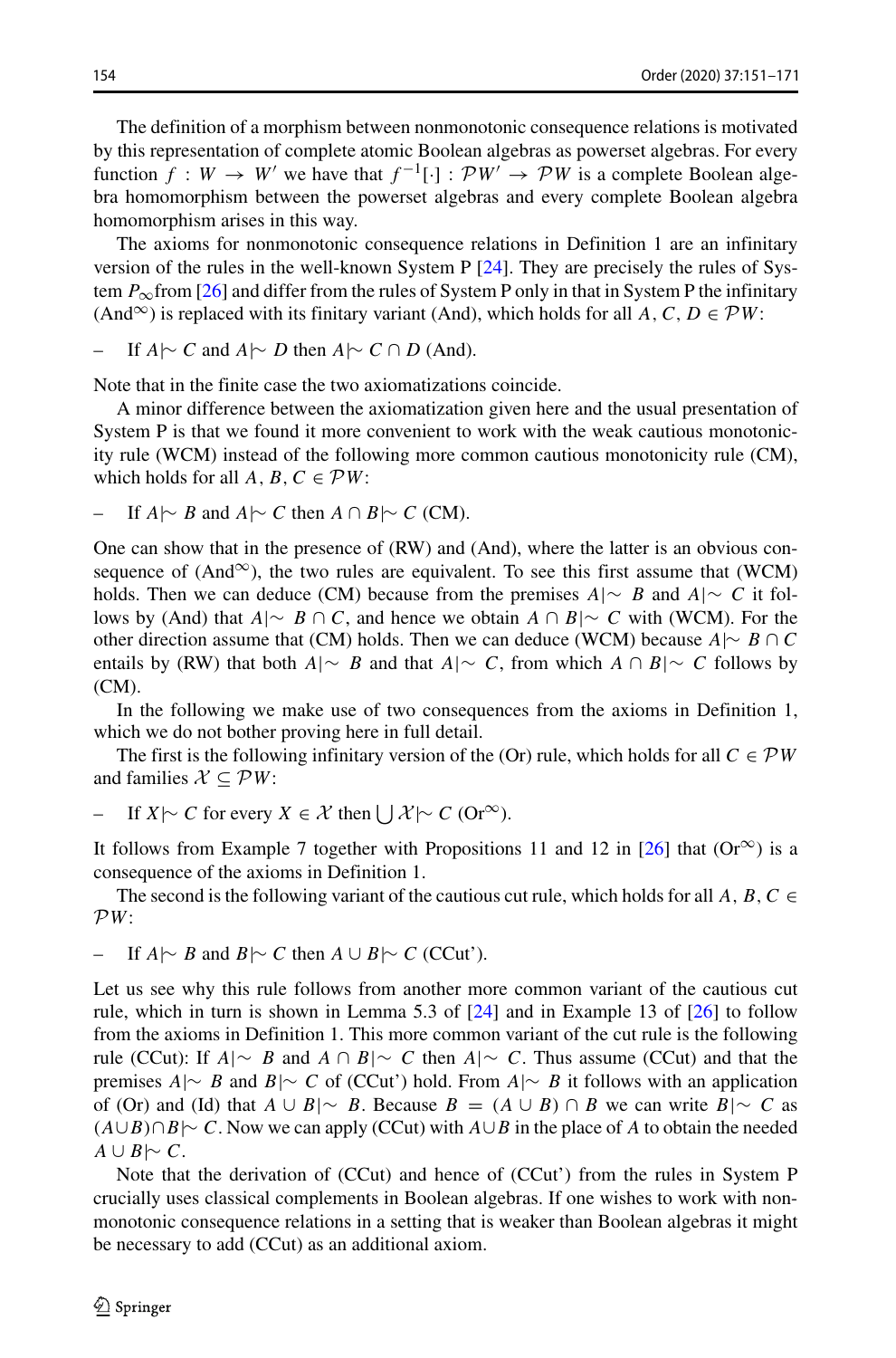#### <span id="page-4-0"></span>**3 Path Independent Choice Functions**

In this section we discuss the correspondence between nonmonotonic consequence relations and the path independent choice functions from [\[32\]](#page-19-17). This clarifies in what sense the results of this paper are an extensions of the duality developed by [\[18,](#page-19-19) [22,](#page-19-18) [28\]](#page-19-20). Readers who are only interested in the duality for nonmonotonic consequence relations can skip directely to Section [5.](#page-7-0)

Choice functions are the same as selection functions, which have already been used in the semantics of conditional logic [\[31,](#page-19-25) [36,](#page-19-26) [39\]](#page-20-0). This semantics relies upon a correspondence analogous to that presented here. However in this context people have not considered path independence but rather used axioms that are direct translations of the axioms on nonmonotonic consequence relations from Definition 1.

Boolean algebras together with a selection function over the algebra are also the algebraic structures studied in the the duality of  $[42]$ . The axioms considered by  $[42]$  are close to those on selection functions mentioned in previous paragraph.

We now provide the definition of path independent choice functions.

**Definition 2** A *choice function* for *W* is a function  $E : \mathcal{P}W \rightarrow \mathcal{P}W$  satisfying that  $E(A) \subseteq$ *A* for all  $A \in \mathcal{P}W$ .

A choice function  $E: \mathcal{P}W \to \mathcal{P}W$  is *path independent* if for all  $A, B \in W$  it holds that

$$
E(A \cup B) = E(E(A) \cup E(B)).
$$

The correspondence between path independent choice functions and nonmonotonic consequence relations is given by the following two definitions.

**Definition 3** For every nonmonotonic consequence relation |∼ for *W* define the *induced function*  $E: \mathcal{P}W \to \mathcal{P}W$  such that for all  $A \in \mathcal{P}W$ 

$$
E(A) = \bigcap \{ C \in \mathcal{P}W \mid A \sim C \}.
$$

Combining the previous definition with Definition 12 shows that via the duality of Section [7](#page-13-0) the choice function *E* maps a set in a convex geometry to the subset of its extreme points as in Definition 11.

**Definition 4** For every choice function  $E : \mathcal{P}W \rightarrow \mathcal{P}W$  for *W* defined the *induced relation* |∼ for *W* such that for all *A, C* ∈ P*W*

$$
A \sim C \quad \text{iff} \quad E(A) \subseteq C.
$$

It is easy to check that the previous two definitions establish a bijective correspondence between choice functions and relations satisfying (Id), (RW) and (And<sup>∞</sup>). In the following two propositions we show that this correspondence restricts further to nonmonotonic consequence relations satisfying all the axioms of System  $P_{\infty}$  and path independent choice functions.

**Proposition 1** *The choice function*  $E : PW \rightarrow PW$  *induced by some nonmonotonic consequence relation* |∼ *for W is path independent.*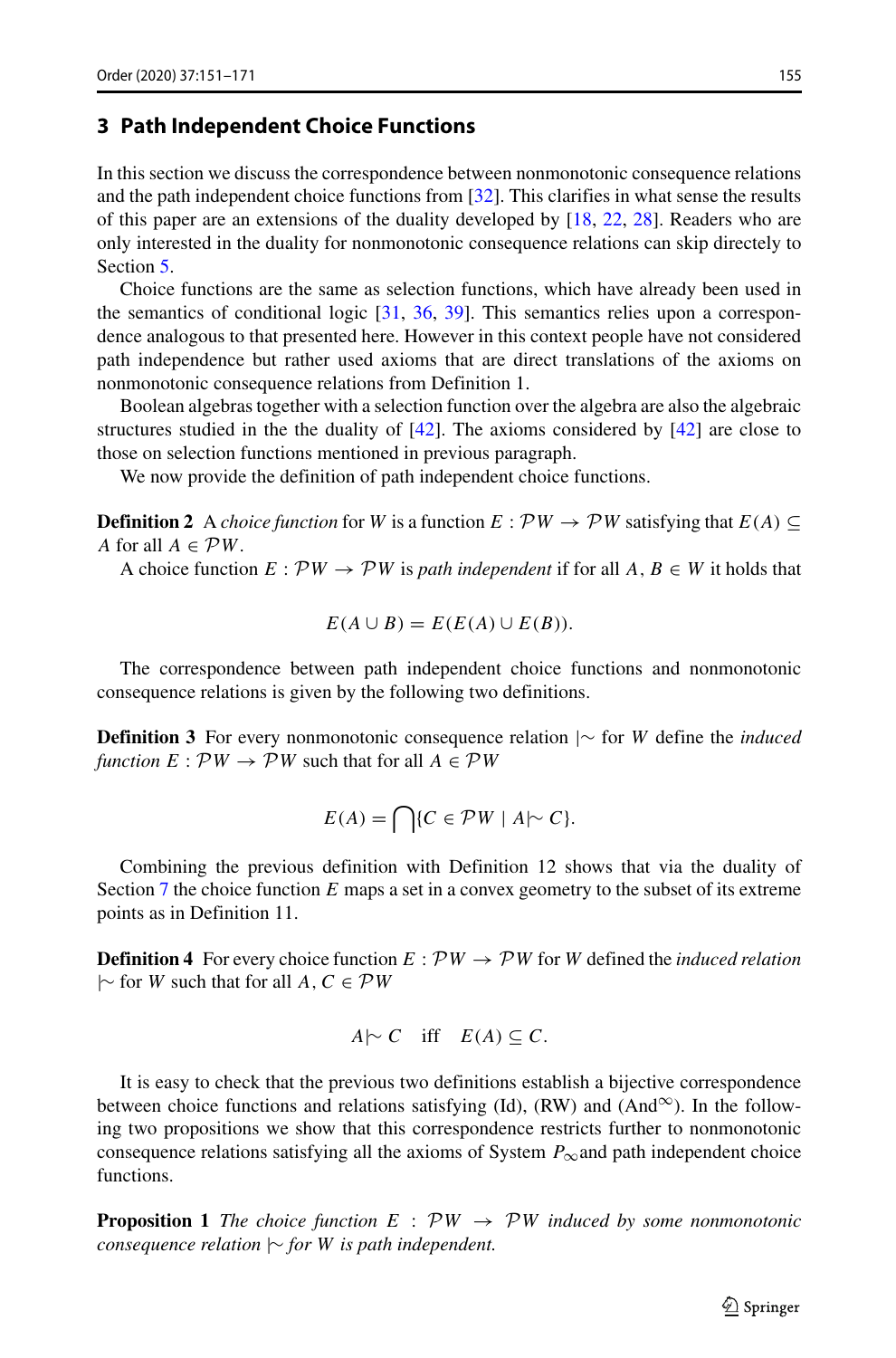*Proof* Before we check path independence we make two observations. First note that  $E(A) \cup E(B) \subseteq A \cup B$  for all  $A, B \in \mathcal{P}W$ . This holds because by (Id) we have  $E(X) \subseteq X$ for every  $X \in \mathcal{P}W$ . The second observation is that for all  $A, B \in \mathcal{P}W$  it holds that

<span id="page-5-0"></span>
$$
A \cup B \sim E(A) \cup E(B). \tag{2}
$$

The claim [\(2\)](#page-5-0) follows by (Or) because we have  $A \sim E(A) \cup E(B)$  and  $B \sim E(A) \cup E(B)$ , which can be obtained with (RW) from the fact that *X*|∼  $E(X)$  for all  $X \in \mathcal{P}W$ . The latter holds because of  $(And^{\infty})$ .

Unfolding Definition 3 shows that to prove path independence of *E* it suffices to show that for all  $A, B, C \in \mathcal{P}W$ 

$$
A \cup B \sim C \quad \text{iff} \quad E(A) \cup E(B) \sim C.
$$

For the left-to-right direction assume that *A* ∪ *B*|∼ *C*. Since by Eq. [2](#page-5-0) we also have that *A* ∪ *B*|∼ *E(A)* ∪ *E(B)* it follows with (CM) that  $(A \cup B) \cap (E(A) \cup E(B))$ |∼ *C*. Since *E(A)* ∪  $E(B) \subseteq A \cup B$  this is equivalent to  $E(A) \cup E(B) \sim C$ .

For the right-to-left direction assume that  $E(A) \cup E(B)| \sim C$ . Together with Eq. [2](#page-5-0) we can then apply (CCut') to obtain  $A \cup B \cup E(A) \cup E(B) \sim C$ . Since  $E(A) \cup E(B) \subseteq A \cup B$ <br>this is equivalent to  $A \cup B \sim C$ . this is equivalent to *A* ∪ *B*| $\sim$  *C*.

**Proposition 2** *The relation* |∼ *induced by some path independent choice function E* :  $PW \rightarrow PW$  *is a nonmonotonic consequence relation.* 

*Proof* We check that the relation induced by *E* satisfies (WCM) and (Or).

To prove (WCM) we show that under the assumption that  $E(A) \subseteq B$  it follows that  $E(A \cap B) = E(A)$ . This clearly entails (WCM) because if we are given  $E(A) \subseteq B \cap C$  it follows that  $E(A) \subseteq B$  and hence we obtain the required  $E(A \cap B) \subseteq C$ .

Hence assume  $E(A) \subseteq B$ . Because *E* is a choice function we also have that  $E(A) \subseteq A$ and hence it follows that  $A \cap B = E(A) \cup (A \cap B)$ . We then make the following computation

$$
E(A \cap B) = E(E(A) \cup (A \cap B)) = E(E(E(A)) \cup E(A \cap B))
$$
  
= 
$$
E(E(A) \cup E(A \cap B)) = E(A \cup (A \cap B)) = E(A).
$$

Here the second and fourth equality are applications of path independence. The third equality uses  $E(E(A)) = E(A)$ , which is the trivial instance of path independence where the two sets are the same.

To prove (Or) first observe that for all  $A, B \in \mathcal{P}W$  by path independence it holds that *E*(*A* ∪ *B*) ⊆ *E*(*E*(*A*) ∪ *E*(*B*)). Because *E* is a choice function we have that *E*(*E*(*A*) ∪ *E(B)*) ⊆ *E(A)* ∪ *E(B)* and hence  $E(A \cup B)$  ⊆  $E(A) \cup E(B)$ .

Now assume that the premises of (Or) are true, which means that  $E(A) \subseteq C$  and  $E(B) \subseteq$ *C* for some *A*, *B*,  $C \in \mathcal{P}W$ . Then also  $E(A) \cup E(B) \subseteq C$  and hence by the above we obtain the required  $E(A \cup B) \subseteq C$ . the required  $E(A \cup B) \subseteq C$ .

One can show that morphisms between nonmonotonic consequence relations are precisely functions  $f : W \to W'$  that in terms of the corresponding choice functions satisfy the condition that  $E(f^{-1}[A]) \subseteq f^{-1}[E'(A)]$  for all  $A \in \mathcal{P}W'$ . The strongness of a morphism  $f : W \to W'$  corresponds in terms of choice functions to the condition that  $E'(A) \subseteq f[E(f^{-1}[A])]$  for all  $A \in \mathcal{P}W'$ . In the context of choice or selection functions it might be more adequate to consider morphism that additionally satisfy the other inclusion,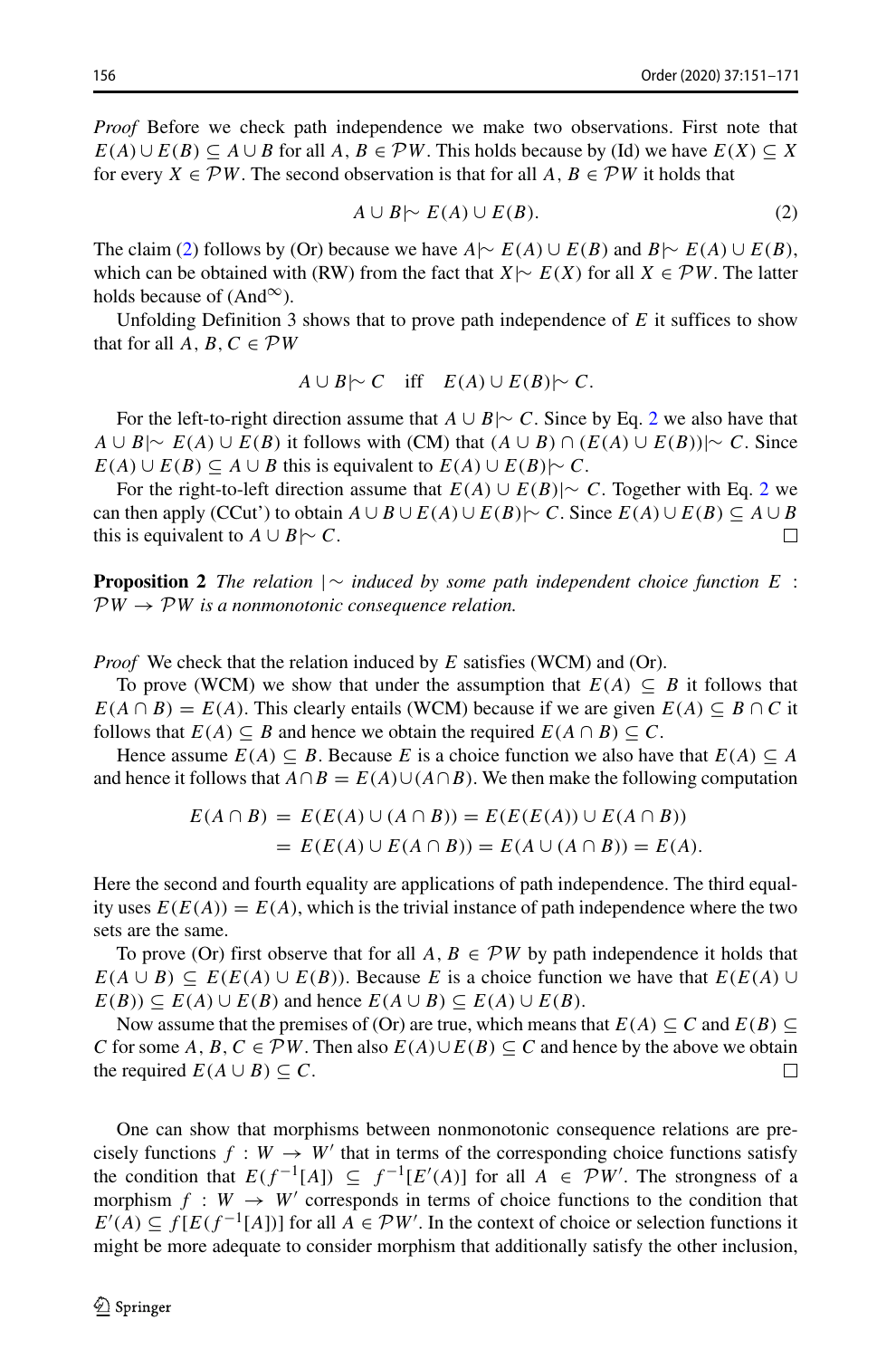$E(f^{-1}[A]) \subseteq f^{-1}[E'(A)]$  for all  $A \in \mathcal{P}W'$ , of the condition on morphism. This notion of morphism is used in the setting of  $[42]$ .

#### <span id="page-6-0"></span>**4 Framed Dependence Relations**

In this section we discuss the connection between nonmonotonic consequence relations and the framed dependence relations from [\[8,](#page-19-21) [9\]](#page-19-22). Similar relations have been studied in the context of conditional logic and nonmonotonic reasoning, where they are called relations of comparative possibility or relative likelihood. Examples of the former are in Section 2.5 of [\[25\]](#page-19-2) or in [\[14\]](#page-19-27) and examples of the latter are in Section 2.7 of [\[17\]](#page-19-28) or in [\[37\]](#page-19-29).

**Definition 5** A *dependence relation* for a set *W* is a relation  $\succ \subseteq \mathcal{P}W \times \mathcal{P}W$  on the powerset PW of *W* such that for all *A*, *B*,  $C \in \mathcal{P}W$  the following are satisfied:

- $-$  If *A* ⊆ *B* then *B*  $\succeq$  *A* (extension).
- $-$  If  $A \ge B$  and  $B \ge C$  then  $A \ge C$  (transitivity).
- *−* If  $A \ge B$  and  $A \ge C$  then  $A \ge B \cup C$  (union).

A dependence relation  $\succcurlyeq$  for *W* is *framed* if the following holds for all  $A \subseteq W$  and families  $X \subseteq \mathcal{P}W$ :

*→* If  $X \subseteq A$  and  $X \succcurlyeq A$  for every  $X \in \mathcal{X}$  then  $\bigcap \mathcal{X} \succcurlyeq A$ .

The above definition of framed dependence relations is different, but easily seen to be equivalent to, the definition from [\[8\]](#page-19-21), according to which a dependence relation  $\succeq$  for *W* is framed if for all  $A \subseteq W$  there exists a least subset  $A' \subseteq A$  such that  $A' \geq A$ .

**Definition 6** For every nonmonotonic consequence relation |∼ for *W* define the *induced*  $dependence relation \geq \subseteq \mathcal{P}W \times \mathcal{P}W$  such that for all  $A, B \in \mathcal{P}W$ 

$$
A \succcurlyeq B \quad \text{iff} \quad B \cup A \sim A.
$$

**Proposition 3** *The relation*  $\succ \subseteq PW \times PW$  *induced by a nonmonotonic consequence relation* |∼ *for W according to Definition 6 is a framed dependence relation.*

*Proof* (extension) follows immediately from (Id).

To see that  $\succcurlyeq$  satisfies (transitivity) assume that  $B \cup A \sim A$  and  $C \cup B \sim B$ . With (RW) it follows from the latter that *C* ∪ *B*|∼ *B* ∪ *A*. Applying (CCut) yields *C* ∪ *B* ∪ *A*|∼ *A*, which can be equivalently written as  $C \cup B \cup A \sim A \cap (C \cup A)$ . We obtain the required *C* ∪ *A*|∼ *A* with an application of (WCM).

(union) follows immediately from (Or).

That  $\succcurlyeq$  is framed follows immediately from (And<sup>∞</sup>).

**Definition 7** For every dependence relations  $\succeq$  for *W* define the *induced nonmonotonic consequence relation*  $\sim \subseteq \mathcal{P}W \times \mathcal{P}W$  such that for all  $A, B \in \mathcal{P}W$ 

$$
A \sim C \quad \text{iff} \quad A \cap C \succcurlyeq A
$$

**Proposition 4** *The relation* |∼ ⊆ P*W* × P*W induced by a framed dependence relation for W according to Definition 7 is a nonmonotonic consequence relation.*

□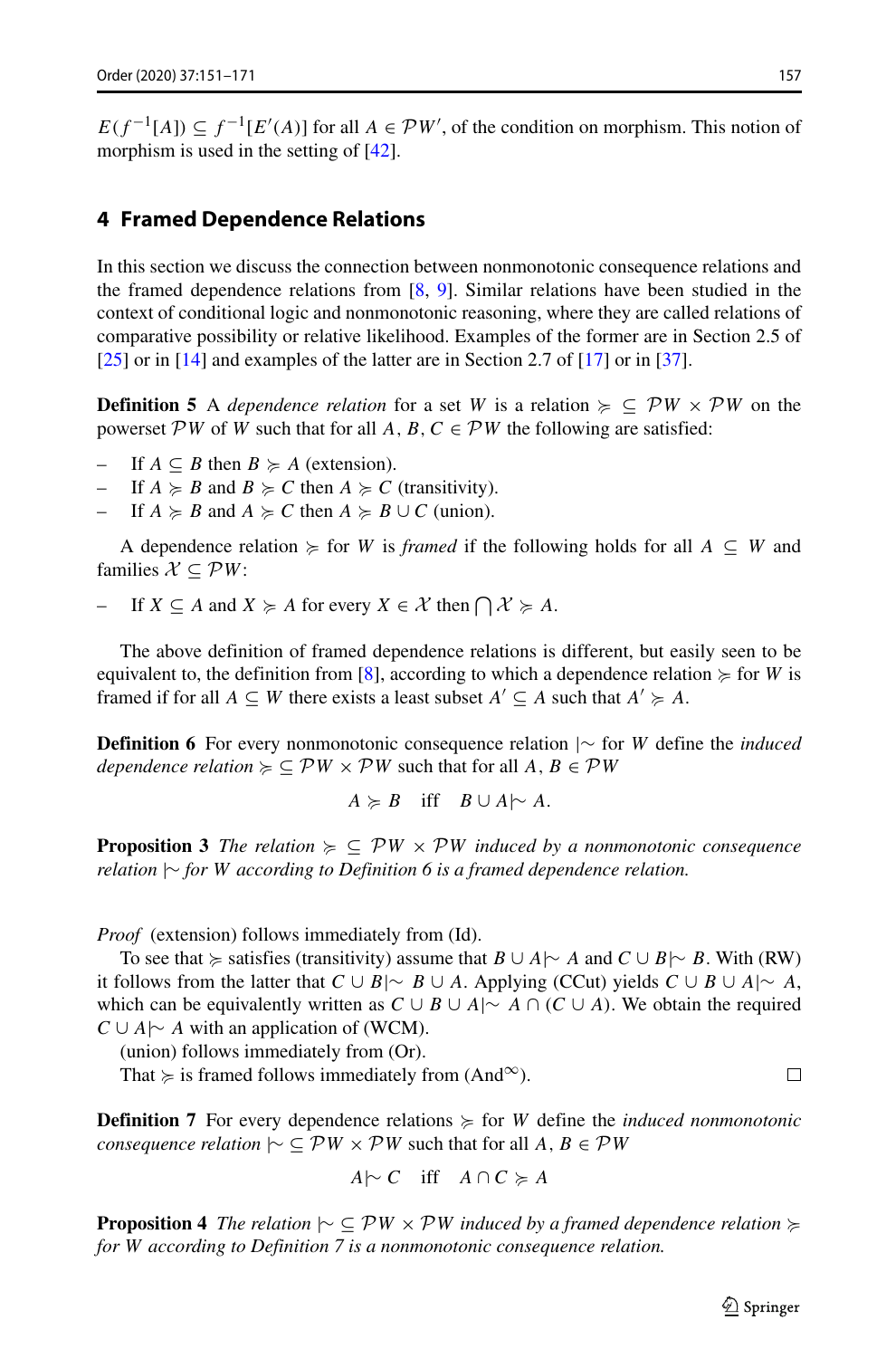*Proof* (Id) follows immediately from (extension).

To see that  $| \sim$  satisfies (RW) assume *A* ∩ *C*  $\succcurlyeq$  *A* and *C* ⊆ *D*. Hence *A* ∩ *C* ⊆ *A* ∩ *D* and by (extension) we obtain  $A \cap D \succcurlyeq A \cap C$ . With (transitivity) can then conclude that  $A \cap D \succcurlyeq A$ .

 $(And^{\infty})$  follows immediately because  $\succcurlyeq$  is framed.

To see that  $| \sim$  satisfies (WCM) assume  $A \cap B \cap C \geq A$ . Because  $A \cap B \subseteq A$ we get  $A \geq A \cap B$  from (extension). Then  $A \cap B \cap C \geq A \cap B$  follows with (transitivity).

To see that  $\sim$  satisfies (Or) assume that *A* ∩ *C*  $\succcurlyeq$  *A* and *B* ∩ *C*  $\succcurlyeq$  *B*. Using (extension) and (transitivity) we can derive that  $(A \cup B) \cap C \geq A$  and  $(A \cup B) \cap C \geq B$ . With (union) we then obtain  $(A \cup B) \cap C \geq A \cup B$ .  $\Box$ 

**Proposition 5** *Definitions 6 and 7 establish a bijective correspondence between nonmonotonic consequence relations and framed dependence relations over some set W.*

*Proof* We show that the mappings from Definitions 6 and 7 are inverses to each other.

First consider a nonmonotonic consequence relation |∼ on *W*, apply Definition 6 to obtain a framed dependence relation and the apply Definition 7 to obtain a nonmonotonic consequence relation |∼ . We need to prove that *A*|∼ *C* iff *A*|∼ *C* for all *A, C* ⊆ *W*. Unfolding the definition yields that *A*|∼ *C* is equivalent to *A*|∼ *A* ∩ *C*. Because of (RW) this entails *A*|∼ *C*, and because of (Id) and (And) it is entailed by *A*|∼ *C*.

Then consider a framed dependence relation  $\succcurlyeq$  on *W*, apply Definition 7 to obtain a nonmonotonic consequence relation and the apply Definition 6 to obtain a framed dependence relation  $\geq$ . We need to show that  $A \geq B$  iff  $A \geq B$ . Unfolding the definition we see that the latter means that  $A \geq B \cup A$ . This entails  $A \geq B$  because we can apply (transitivity) to the  $B \cup A \ge B$  we get with (extension). And, it is entailed by  $A \ge B$  because we can apply (union) to the  $A \geq A$  we get from (extension).  $\Box$ 

One might also define a notion of morphism between dependence relations. The most natural choice, analogous to the definition for nonmonotonic consequence relations, is to consider functions that preserve the dependence relation when taking preimages of sets under the function. Using the fact that unions and intersections are preserved under taking preimages it is then not difficult to show then that these morphism between framed dependence relations are then also precisely the morphism of nonmonotonic consequence relations between the nonmonotonic consequence relations corresponding to the frame dependence relations. Moreover, the morphism that reflect the framed dependence relation are precisely the strong morphism of the correspond consequence relations.

#### <span id="page-7-0"></span>**5 Convex Geometries**

In this section we recall the notion of a convex geometry. Convex geometries can be equivalently defined either as some kind of closure operator, or as the lattice of closed sets of this closure operator, or as the lattice of complements of these closed sets, or as the interior operator of these complements.

A function cl :  $\mathcal{P}W \rightarrow \mathcal{P}W$  is a *closure operator* on a set *W* if for all *X*,  $Y \subseteq W$ it holds that  $X \subseteq Y$  implies  $cl(X) \subseteq cl(Y)$  (monotonicity),  $X \subseteq cl(X)$  (extensivity) and  $cl(X) = cl(cl(X))$  (idempotence). Note that in the presence of monotonicity and extensivity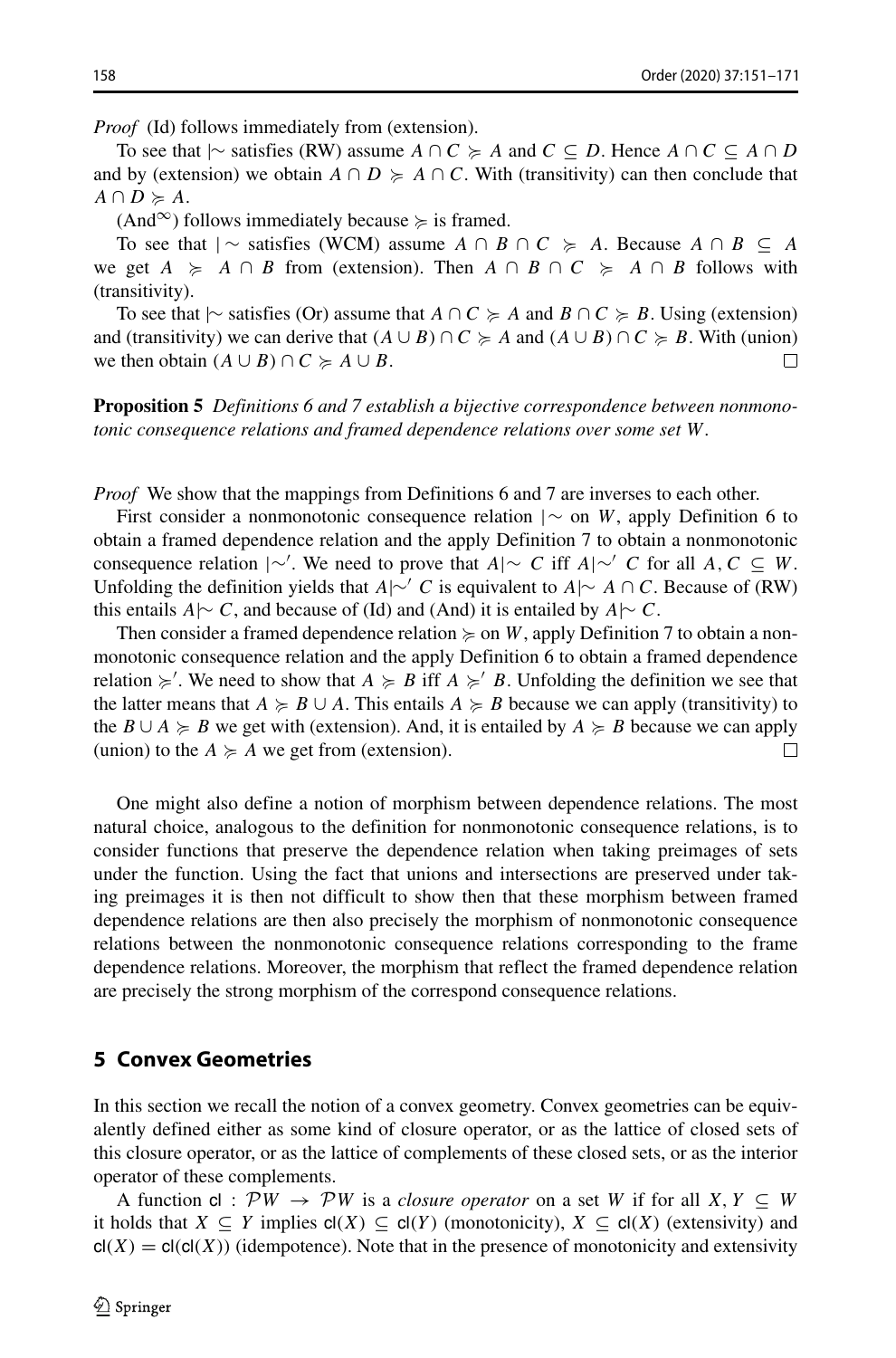it always holds that  $cl(X) \subseteq cl(cl(X))$  and hence it suffices for idempotence to just proof  $co(co(X)) \subseteq co(X)$ .

Given a closure operator cl :  $\mathcal{P}W \to \mathcal{P}W$  on *W* a set  $X \subseteq W$  is called closed if  $X =$  $\bigcap$  L is closed as well. Hence the closed sets of a closure operator form a complete meetcl(X). One can check that if  $\mathcal{L} \subseteq W$  is a family of closed subsets of W then its intersection sublattice of  $\mathcal{P}W$ . Conversely, given a complete meet-sublattice  $\mathcal{L} \subseteq \mathcal{P}W$  one obtains a closure operator cl :  $PW \to PW$  on *W* by letting  $cl(X) = \bigcap \{C \in L \mid X \subseteq C\}$  for all  $X \subseteq W$ . It is straightforward to check that these simple constructions yield a one-to-one correspondence between closure operators on *W* and complete meet-sublattices of  $\mathcal{P}W$ .

One might equivalently consider the complements of the closed sets in  $\mathcal{L}$ , which form a complete join-sublattice of  $\mathcal{P}W$ . Setting int $(X) = \bigcup \{C^c \subseteq X \mid C \in \mathcal{L}\}\$ for all  $X \subseteq W$ , where by  $X^c = W \setminus X$  we denote the complement of X relative to W, gives rise to an operator int :  $PW \rightarrow PW$ . This operator is an *interior operator*, meaning that it satisfies axioms that are dual to those on closure operators given above. Moreover, int, as defined above, is dual to cl in the sense that  $(int(X))^c = cl(X^c)$  for all  $X \subseteq W$ .

**Definition 8** A *convex geometry* on a set *W* is a closure operator  $\text{co}: \mathcal{P}W \rightarrow \mathcal{P}W$  over *W* that satisfies the following *anti-exchange property* that for all  $X \subseteq W$  and  $u, v \in W$  with  $u \neq v$  such that  $u \notin \text{co}(X)$  and  $v \notin \text{co}(X)$  it holds that  $u \notin \text{co}(X \cup \{v\})$  or  $v \notin \text{co}(X \cup \{u\})$ .

The closure operator co of a convex geometry is also called *convex closure*. The family of closed subsets of a convex geometry is denoted by C and its members are called *convex* sets, while the family of complements of convex sets is denoted by  $\mathcal F$  and its members are called *feasible* sets. We write fe :  $\mathcal{P}W \rightarrow \mathcal{P}W$  for the interior operator given by the feasible sets. It is also called the *feasible interior* and satisfies that  $\text{fe}(X) = \iint \{F \in \mathcal{F} \mid F \subseteq X\} = \text{co}(X)^c$ for all  $X \subseteq W$ .

A *morphism* from a convex geometry co on  $W$  to a convex geometry  $\text{co}'$  over  $W'$  is a function  $f : W \to W'$  such that for any F that is feasible according to co it holds that its direct image  $f[F]$  is feasible according to  $\text{co}'$ ; in other words, morphisms between convex geometries preserve direct images of feasible sets. A morphism *f* from co to co' is *strong* if for every feasible set *G* in co' there is a feasible set *F* in co such that  $f[F] = G$ ; in other words, every feasible set is as the direct image of some feasible set.

The notion of morphism defined here is the same as the notion of a convex-to-convex function in [\[38,](#page-20-3) p. 15] and is closely related to the definition of a homomorphic image in [\[21,](#page-19-11) ch. III, sec 6]. More precisely, if one considers the convex geometry  $\mathbf{c}$  o<sup>'</sup> on *W'* that is the homomorphic image of a convex geometry co on *W* under a function  $f : W \rightarrow$  $W'$  as defined in [\[21,](#page-19-11) ch. III, sec 6] then the function f is a strong morphism from co to co' in our terminology. However, our notion of morphism is unrelated to the notion of a convexity preserving function in [\[38,](#page-20-3) p. 15], which is analogous to that of continuous functions between topological spaces.

In what follows we switch freely between the different presentations of convex geometries as closure operators co, co', ..., families of closed sets  $C, C', \ldots$ , families of feasible sets  $\mathcal{F}, \mathcal{F}', \ldots$  and interior operators fe, fe', ....

Note that we do not require the empty set to be convex. This allows for a more elegant duality with nonmonotonic consequence relations.

It is possible to reformulate the anti-exchange in terms of convex and feasible sets. Let us say that a set *separates* two distinct points if it contains exactly one of them. Anti-exchange then requires that for every convex set and two distinct points outside of the set there is a convex set that extends the original set and separates the two points. For feasible sets it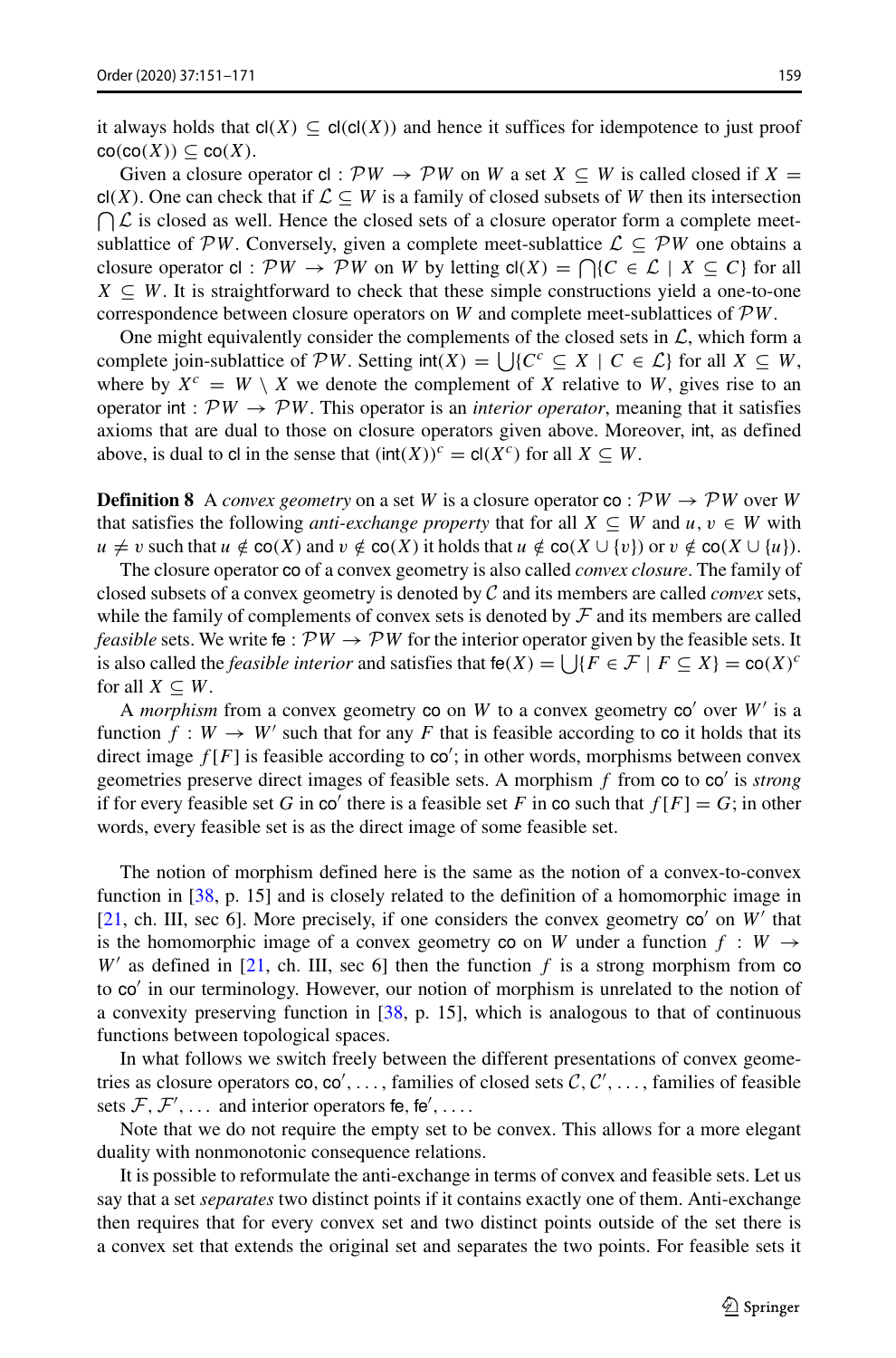means that every feasible set which contains two distinct points contains another feasible set separating the points.

The notion of a convex geometry is a combinatorial abstraction of notions of convexity occurring in different contexts. The canonical example is the family of convex sets in a Euclidean space:

*Example 1* Let  $\mathbb{E}^n$  be the Euclidean space of dimension *n*. A subset of  $\mathbb{E}^n$  is convex if for any two points in the subset every point on the straight line segment connecting the two points is in the subset. The family of convex sets so defined is closed under arbitrary intersections and satisfies the anti-exchange property, so it is a convex geometry.

Another example are the upset convexities of posets. These are relevant for this paper because they relate to the standard semantics for nonmonotonic consequence relations, which is defined on posets.

*Example 2* Consider a poset  $P = (W, \leq)$ , that is a reflexive, transitive and anti-symmetric relation  $\leq \subseteq W \times W$  on *W*. The upset closure of a set  $X \subseteq W$  is its upset:  $\uparrow X = \{w \in W\}$  $W \mid w \geq x$  for some  $x \in X$ . Clearly, this satisfies the axioms for a closure operator and one can check that it also satisfies anti-exchange, so it is a convex geometry.

One can check that morphisms between the upset convexities of posets  $(W, \leq)$  and  $(W', \leq')$  are functions  $f : W \to W'$  which satisfy the back condition for bounded morphism for the relation given by the downwards directed order relation. This means that whenever  $f(w) \geq v'$  for some  $w \in W$  and  $v' \in W'$  then there is some  $v \in W$  such that  $w \ge v'$  and  $f(v) = v'$ . Strong morphisms are additionally surjective and order preserving, which means, that they are precisely the surjective bounded morphism.

Every finite convex geometry can be represented as the upset convexity in a poset up to a strong morphism of convex geometries [\[12,](#page-19-30) [20\]](#page-19-31); for a clear exposition we refer to [\[21,](#page-19-11) ch. III, sec. 6]. This elegant representation, however, does not generalize to the infinite case. Infinite well-founded convex geometries, which are introduced later and are dual to nonmonotonic consequence relations, can still be represented by the upset convexity of a poset. We explain this in Section [8.](#page-17-0)

Further examples of convex geometries can be found in [\[21,](#page-19-11) ch. III, sec. 2].

## <span id="page-9-0"></span>**6 Extreme Points of Smooth Sets**

In this section we characterize the subsets in a convex geometry that are contained in the convex closure of their extreme points, which we call smooth. The well-founded convex geometries, which are part of our duality, are then defined to be those convex geometries in which all sets are smooth.

To define the notion of smooth set we need the notion of a trace  $[21, p. 27]$  $[21, p. 27]$  or relative convexity [\[38,](#page-20-3) p. 13]. Traces are the obvious restrictions of a convex geometry on *W* to a convex geometry on some subset  $V \subseteq W$ .

**Definition 9** Fix a convex geometry F on *W*. For every set  $V \subseteq W$  define the *trace of* F *on V* to be the convex geometry  $\mathcal{F}_V = \{F \cap V \subseteq V \mid F \in \mathcal{F}\}\$  on *V*.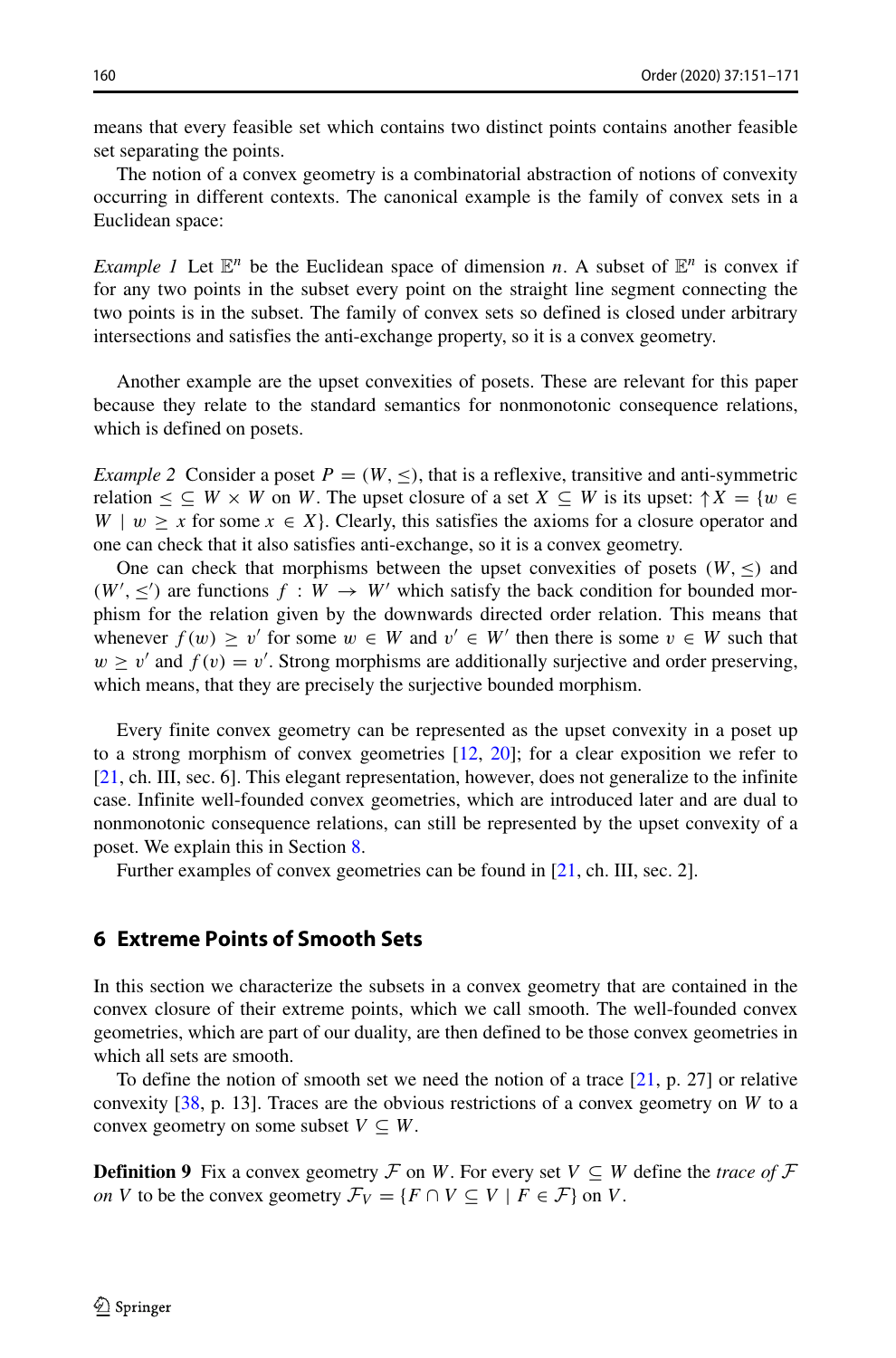It is it easy to see that the trace of a convex geometry  $\mathcal F$  on a set  $V \subseteq W$  is a convex geometry on *V* .

We could equivalently define traces in terms convex sets. A set  $C' \subseteq V$  is convex in the trace of C on V iff  $C' = C \cap V$  for some  $C \in C$ .

We are now ready to define the notions of a smooth set in a convex geometry and of a well-founded convex geometry. The notion of a smooth set is an adaptation of the notion of smooth set from Definition 3.8 in [\[24\]](#page-19-0) to convex geometries. Our notion of a well-founded convex geometry is related to the version of the limit assumption that is formulated in [\[13,](#page-19-15) p. 215].

**Definition 10** A convex geometry  $\mathcal F$  on *W* is *smooth* if for every feasible set  $F \neq \emptyset$  there is a set *G* that is a minimal element of the set  $\{G \in \mathcal{F} \mid G \neq \emptyset, G \subseteq F\}$  for the ordering given by  $\subset$ .

A set *K* in some convex geometry  $\mathcal F$  is *smooth* if the trace of  $\mathcal F$  on  $K$  is smooth.

A convex geometry  $\mathcal F$  on a set *W* is *well-founded* if every subset  $K \subseteq W$  is smooth in  $\mathcal F$ .

Note that every finite set in a convex geometry is smooth, hence every finite convex geometry is well-founded.

*Remark 1* One has to be careful in formulating the definition of a smooth set  $K \subseteq W$ directly in terms of the convex geometry  $\mathcal F$  on  $W$ .

We first define for every  $K \subseteq W$  the preorder  $\subseteq_K$  on PW such that  $X \subseteq_K Y$  iff  $K \cap X \subseteq K \cap Y$ .

One can now check that a set  $K \subseteq W$  is smooth iff for every feasible set *F* with  $K \cap F \neq$ Ø there is a set *G* that is a minimal element of the set {*G* ∈  $F$  |  $K \cap G \neq \emptyset$ , *G* ⊆  $K$  *F*} for the ordering  $\subseteq_K$ .

In terms of convex sets a set  $K \subseteq W$  is smooth iff for every convex set *C* with  $K \nsubseteq C$ there is a set *D* that is a maximal element of the set  $\{D \in C \mid K \nsubseteq D, C \subseteq_K D\}$  for the ordering ⊆*K*.

The following example shows that it is too strong to reformulate smoothness of  $K \subseteq W$ in a convex geometry  $F$  on  $W$  to require that there exist suitable minimal elements with respect to the ordering  $\subseteq$  on *W*. This justifies the restriction to the trace of  $\mathcal F$  on *K* and to the preorder  $\subseteq_K$ .

*Example 3* Take the set  $W = \omega + \{ \star \}$  of natural numbers with one extra point added. Consider the convex geometry containing the following feasible sets:

$$
\mathcal{F} = \{ F \subseteq W \mid \star \notin F \} \cup \{ \uparrow n \cup \{\star\} \subseteq \omega \mid n \in \omega \},\
$$

where  $\uparrow n = \{m \in \omega | n \leq m\}$ . F is closed under arbitrary unions and satisfies anti-exchange. Moreover one can show that it is well-founded. However there exists the infinite decreasing chain of feasible sets  $\uparrow n \cup {\star}$  for each  $n \in \omega$ . Hence there is no minimal feasible set in the order  $\subseteq$  that intersects with  $\{\star\}$ . Nevertheless  $\{\star\}$  is smooth because relative to  $\{\star\}$  the whole chain collapses to  $\{\star\}.$ 

We now introduce the notion of the extreme points of a set in a convex geometry.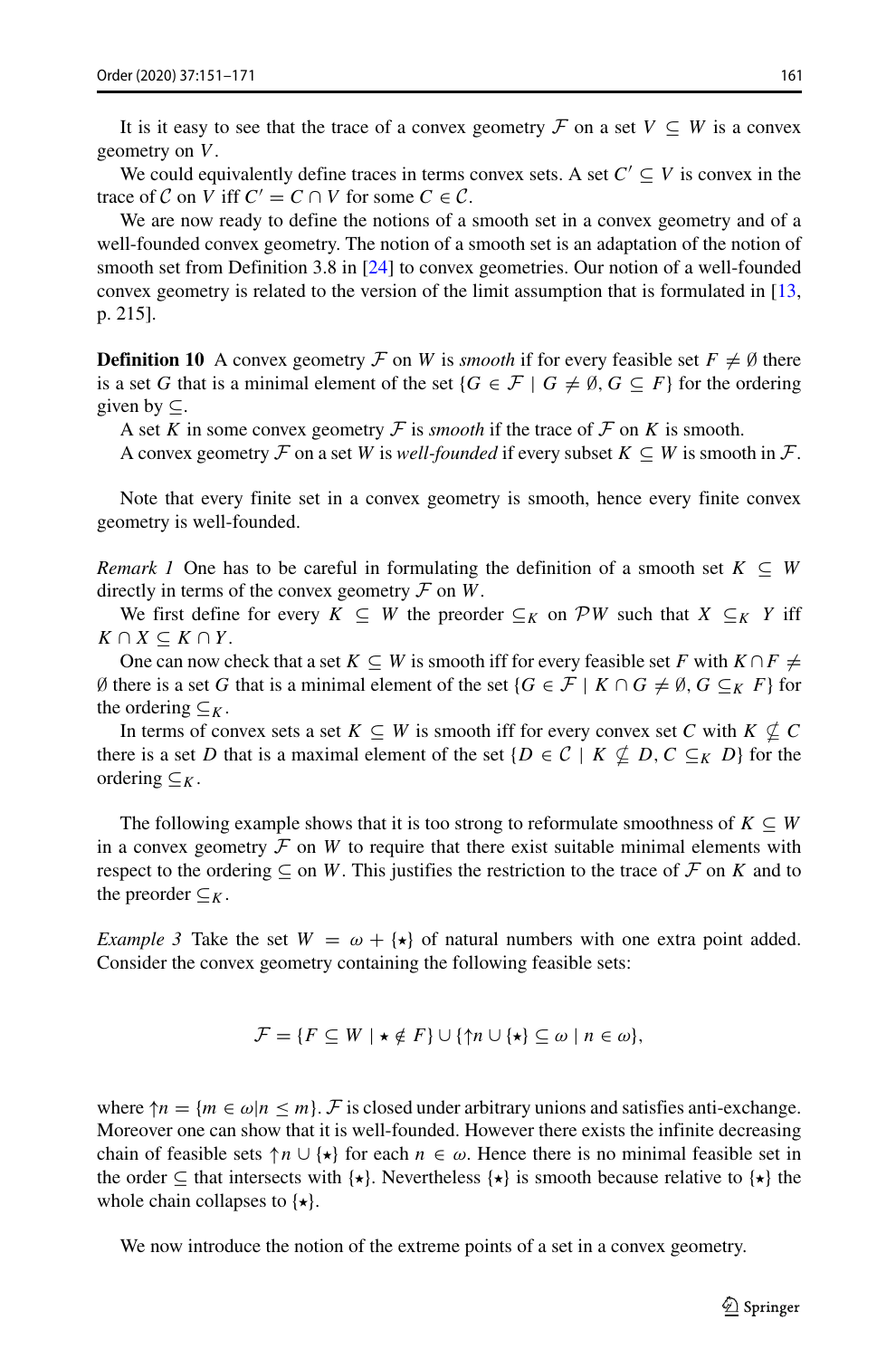**Definition 11** Given a convex geometry co on *W* we define for every  $K \subseteq W$  the set  $ex(K) ⊆ W$  of *extreme points* of *K* as

$$
\mathsf{ex}(K) = \bigcap \{ X \subseteq W \mid K \subseteq \mathsf{co}(K \cap X) \}.
$$

For us it is most convenient to use the above definition of extreme points. In the literature one more commonly finds the definition that a point  $w \in K$  is an extreme point of K if *w*  $\notin$  co( $K \setminus \{w\}$ ). It is not difficult to check that  $ex(K)$  as defined in Definition 11 is precisely the set of all extreme points in this sense.

Smooth sets are precisely those sets in a convex geometry for which the notion of extreme points as defined above is well-behaved. In particular, for a smooth set the set of its extreme points is the smallest subset such that its closure contains the original smooth set. This follows from the following theorem:

**Theorem 1** *The following are equivalent for every set*  $K \subseteq W$  *in a convex geometry* co *on W:*

- 1. *K is smooth.*
- 2. *For every family*  $\mathcal{X} \subseteq \mathcal{P}W$  *of subsets of W it holds that whenever*  $K \subseteq \text{co}(K \cap X)$  *for*  $all X \in \mathcal{X}$  *then also*  $K \subseteq \text{co}(K \cap \bigcap \mathcal{X})$ *.*
- 3. *For all sets*  $X \subseteq W$  *it holds that*

<span id="page-11-0"></span>
$$
\operatorname{ex}(K) \subseteq X \quad \text{iff} \quad K \subseteq \operatorname{co}(K \cap X). \tag{3}
$$

4.  $K \subset \text{co}(\text{ex}(K))$ 

*Proof* We start by showing that 1 implies 2. Assume then that *K* is smooth and take a family  $X \subseteq \mathcal{P}W$  such that  $K \subseteq \text{co}(K \cap X)$  for all  $X \in \mathcal{X}$ . We need to show that  $K \subseteq$  $\mathsf{co}(K \cap \bigcap_{\alpha} \mathcal{X}).$ 

First observe that we can assume without loss of generality that  $X$  is not empty, since if X is empty then the claim follows because by extensivity we have that  $K \subseteq \text{co}(K) =$  $\mathsf{co}(K \cap \bigcap \emptyset).$ 

Assume then that  $\mathcal X$  is not empty. Note that  $K \subseteq \text{co}(K \cap \bigcap \mathcal X)$  is equivalent to the claim that  $K \subseteq C$  for every convex set *C* with  $K \cap \bigcap \mathcal{X} \subseteq C$ . Similarly, our assumption that  $K \subseteq \text{co}(K \cap X)$  for all  $X \in \mathcal{X}$  is equivalent to the claim that  $K \subseteq C$  for every convex set *C* for which there is an  $X \in \mathcal{X}$  with  $K \cap X \subseteq C$ .

Pick any convex set *C* such that  $K \cap \bigcap \mathcal{X} \subseteq C$ . We want to show that  $K \subseteq C$ . Assume for a contradiction that  $K \nsubseteq C$ . From one of the reformulation of smoothness in Remark 1 it follows that there is a convex set *D* with  $C \subseteq_K D$  that is maximal in  $\subseteq_K$  with the property that *D* is convex,  $C \subseteq_K D$  and  $K \nsubseteq D$ . It then follows that  $K \cap X \nsubseteq D$  for all  $X \in \mathcal{X}$ , because otherwise from the assumption in the previous paragraph it would follow that  $K \subseteq D$ . This then means that for every  $X \in \mathcal{X}$  there is some  $p_X \in K \cap X$  such that  $p_X \notin D$ .

Since X is not empty there is some  $X_1 \in \mathcal{X}$ . Set  $p_1 = p_{X_1}$  so that  $p_1 \in K \cap X_1$  and  $p_1 \notin D$ .

We can then also show that there exists  $p_2 \neq p_1$  with  $p_2 = p_{X_2} \in K \cap X_2$  for some *X*<sub>2</sub> ∈ *X* such that  $p_2 \notin D$ . Otherwise,  $p_1 = p_X \in K \cap X$  for all  $X \in \mathcal{X}$  and hence *p*<sub>1</sub> ∈ *K* ∩  $\bigcap$  *X*. This contradicts *p*<sub>1</sub> ∉ *D* because we assumed that *K* ∩  $\bigcap$  *X* ⊆ *C* hence  $p_1 \in K \cap C$ ; but we also had that  $C \subseteq_K D$ .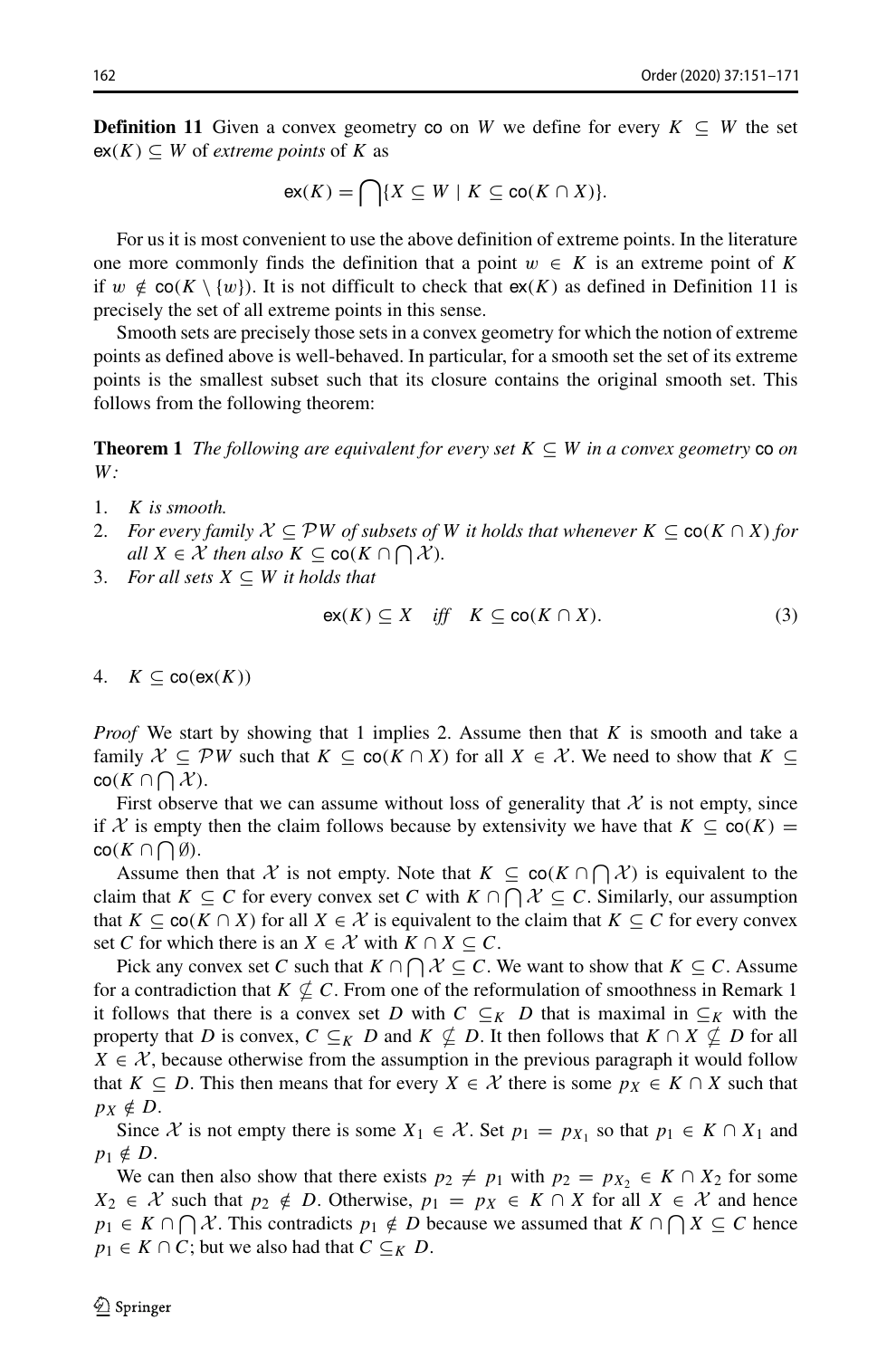Now we can apply anti-exchange, which yields a convex set  $D^+$  with  $D \subseteq D^+$  that separates *p*<sub>1</sub> and *p*<sub>2</sub>. Assume without loss of generality that  $p_1 \in D^+$  and  $p_2 \notin D^+$ . From  $p_1 \in D^+$  it follows that it is not the case that  $D^+ \subseteq_K D$  because  $p_1 \in K$  but  $p_1 \notin D$ .

From  $p_2 \notin D^+$  it follows that  $K \nsubseteq D^+$  because  $p_2 \in K$ . We also have that  $C \subseteq_K D^+$ because  $C \subseteq_K D$ . But now we can obtain a contradiction with the assumption that *D* is maximal with respect to  $\subseteq_K$  with the property that *D* is convex,  $C \subseteq_K D$  and  $K \nsubseteq D$ . Indeed, clearly  $D^+$  has this property and it is strictly above *D* with respect to  $\subseteq_K$  because *D* ⊆ *D*<sup>+</sup> hence *D* ⊆*K D*<sup>+</sup> and it is not the case that *D*<sup>+</sup> ⊆*K D*.

Let us then consider the implication from 2 to 3. First note that the direction from rightto-left in Eq. [3](#page-11-0) is obvious from Definition 11. To show the direction from left-to-right assume that  $ex(K) \subseteq X$ . To prove  $K \subseteq co(K \cap X)$  it then suffices by the monotonicity of co to show  $K \subseteq \text{co}(K \cap \text{ex}(K))$ . This however follows from claim 2 and the observation that  $ex(K) = \bigcap \mathcal{X}$ , where  $\mathcal{X} = \{X \subseteq W \mid K \subseteq co(K \cap X)\}.$ 

Now consider the implication from 3 to 4. First observe that by Definition 11 we have that  $ex(K) \subseteq K$  because by extensivity  $K \subseteq co(K \cap K)$ . To show that  $K ⊆ co(ex(K))$ apply the left-to-right direction of Eq. [3](#page-11-0) to  $ex(K) \subseteq ex(K)$  yielding  $K \subseteq co(K \cap ex(K))$ . It follows that  $K \subseteq \text{co}(\text{ex}(K))$  since  $\text{ex}(K) \subseteq K$ .

Lastly we show the implication from 4 to 1. So assume that  $K \subseteq \text{co}(\text{ex}(K))$ . We show that  $K$  is smooth. By the first reformulation of smoothness in Remark 1 it suffices to show that for every feasible set *F* such that  $F \cap K \neq \emptyset$  there is a set *G* that is minimal relative to the ordering  $\subseteq_K$  for the property that *G* is feasible,  $K \cap G \neq \emptyset$ ,  $G \subseteq_K F$ .

Let then *F* be such a feasible set. We first show that we can choose a  $p \in ex(K) \cap F$ . Assume towards a contradiction that  $ex(K) \cap F = \emptyset$  and hence  $ex(K) \subseteq F^c$ . From the assumption that  $K \subseteq \text{co}(\text{ex}(K))$  it follows that  $K \subseteq \text{co}(F^c)$  since co is monotone. But since *F* is feasible then  $F^c$  is convex which means that  $co(Fcomplete) = Fcomplete$ , hence *K*  $\subseteq$  *F comple*. This contradicts the assumption that *K*  $\cap$  *F*  $\neq$  Ø.

Define now the set  $G = (\cot K \setminus \{p\})^c$ . We now show that  $K \cap G = \{p\}$ . The inclusion  $K \cap G \subseteq \{p\}$  follows because by the extensiveness of co we have that  $K \setminus \{p\} \subseteq$  $\cot(K \setminus \{p\}) = Gcomplete$ . For the other inclusion we need to show that  $p \in K \cap G$ . Clearly  $p \in K$ , so it remains to show that  $p \in G$ . Assume for a contradiction that  $p \in Gcomplete = \text{co}(K \setminus \{p\})$ . By extensivity of co we have that  $K \setminus \{p\} \subseteq \text{co}(K \setminus \{p\})$ , and hence  $K \subseteq \text{co}(K \setminus \{p\}) = \text{co}(K \cap (K \setminus \{p\}))$ . By Definition 11 it follows that  $ex(K) \subseteq K \setminus \{p\}$ , which contradicts the fact that  $p \in ex(K)$ .

Using that  $K \cap G = \{p\}$  we can show that *G* has the minimality property stated above. Clearly *G* is feasible since it is the complement of a convex set and  $K \cap G \neq \emptyset$ . Moreover, *G* ⊆*K F* because *K* ∩ *G* = {*p*} and *p* ∈ *F*. Finally, *G* is minimal with respect to ⊆*K* for these properties because the only sets which are strictly below *G* with respect to  $\subseteq_K$  have an empty intersection with *K*. an empty intersection with *K*.

*Example 4* The Krein-Milman Theorem states that in  $\mathbb{E}^n$  every compact convex set is the convex closure of its extreme points, which entails statement 4 of Theorem 1. Hence all compact convex subsets of  $\mathbb{E}^n$  are smooth in our terminology.

*Example 5* Consider the case where co is the upset closure of a poset  $P = (W, \leq)$ . Then for any  $K \subseteq W$  the set  $ex(K)$  of its extreme points is precisely the set of the minimal elements of *K* in the poset. As in [\[24\]](#page-19-0), smoothness of a set *K* means that for any element  $w \in K$ there exists an element  $v \in \mathsf{ex}(K)$  such that  $v \leq w$ . Well-foundedness of the upset closure co then amounts to well-foundedness of a poset in the usual sense.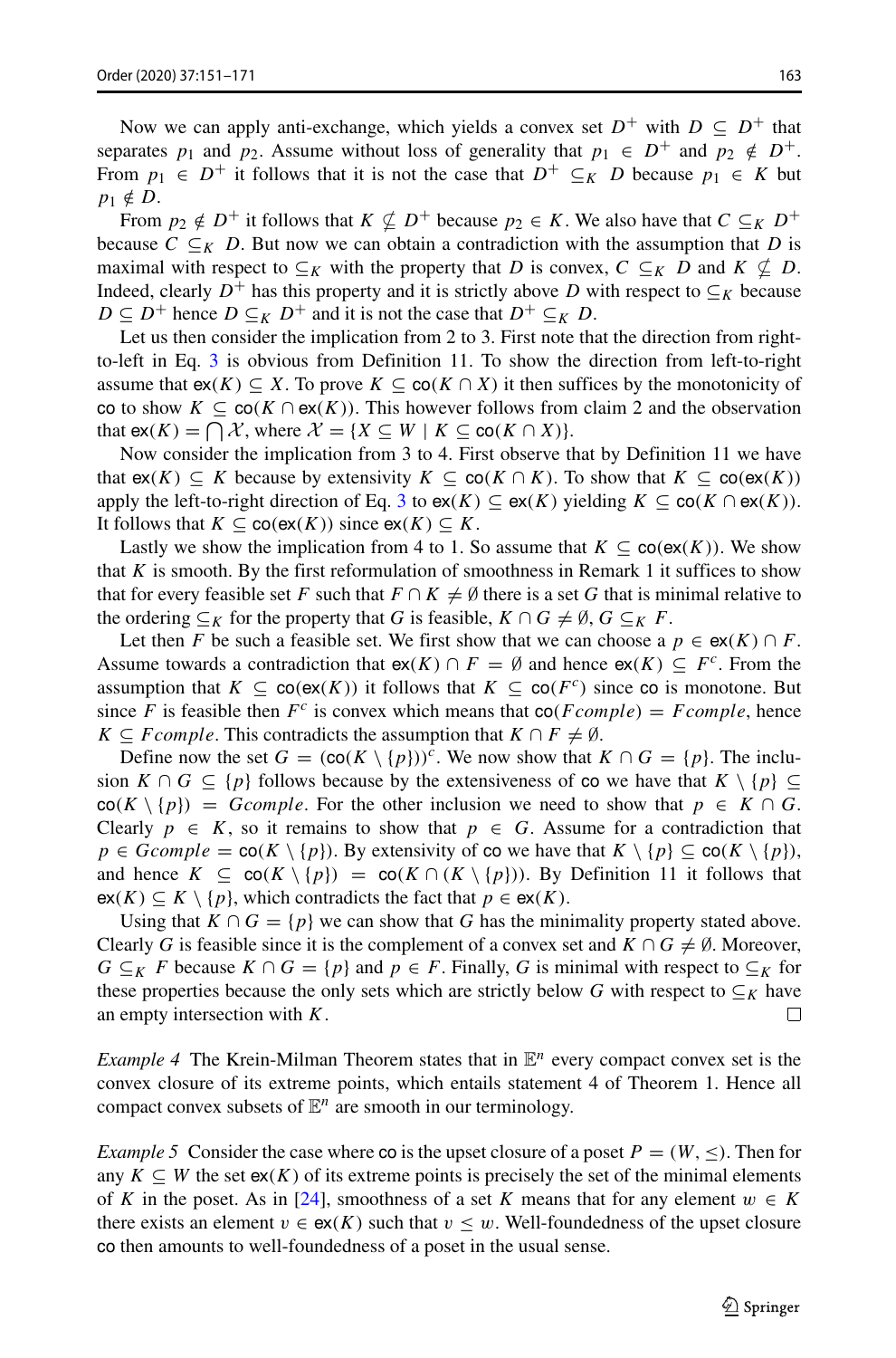The standard semantics for nonmonotonic consequence relations on posets is defined such that *A*|∼ *C* holds in some poset if and only if all minimal elements of *A* are in *C*, where *A* is assumed to be well-founded. Using [\(3\)](#page-11-0) from Theorem 1 this semantic clause is equivalent to  $A \subseteq \text{co}(A \cap C)$ . We use this formulation of the semantic clause for the duality result in the following section. An advantage of working with this reformulation of the semantic clause is that co is a monotone operator on  $\mathcal{P}W$ , whereas ex is not.

## <span id="page-13-0"></span>**7 The Duality**

In this section we prove the duality between nonmonotonic consequence relations and wellfounded convex geometries. We first show how to obtain a nonmonotonic consequence relation from a convex geometry, following the discussion in Example 5.

**Definition 12** For every well-founded convex geometry co on *W* we define the *induced relation*  $\vdash \subseteq \mathcal{P}W \times \mathcal{P}W$  for *W* by setting for all *A, C* ∈  $\mathcal{P}W$ 

$$
A \sim C \quad \text{iff} \quad A \subseteq \text{co}(A \cap C).
$$

We show in Proposition 6 that the relation induced by a well-founded convex geometry is a nonmonotonic consequence relation.

In the other direction we can define an operator from a nonmonotonic consequence relation. Propositions 7, 8 and 9 below show that this definition yields a well-founded convex geometry.

**Definition 13** For every nonmonotonic consequence relation  $\vert \sim$  for *W* we define the *induced operator* co :  $\mathcal{P}W \rightarrow \mathcal{P}W$  on *W* such that for all  $C \subseteq W$ 

$$
\operatorname{co}(C) = \bigcup \{ A \subseteq W \mid A \sim C \}.
$$

This definition of the induced operator is similar to the definition of the operator  $\overline{C}$  from a choice function  $C$  in  $[22, p. 37]$  $[22, p. 37]$ .

**Proposition 6** *The relation* | ∼ *induced by a well-founded convex geometry* co *is a nonmonotonic consequence relation for W.*

*Proof* We have to check that the relation |∼ from Definition 12 satisfies all the conditions on nonmonotonic consequence relations. This is easy to verify directly for all the conditions but (And<sup>∞</sup>). So we do those first.

For (Id) observe that  $A \subseteq \text{co}(A) \subseteq \text{co}(A \cap A)$  because co is extensive.

For (RW) assume that  $A \subseteq \text{co}(A \cap C)$  and pick any *D* such that  $C \subseteq D$ . We need that *A* ⊆ co(*A* ∩ *D*), which holds because *A* ∩ *C* ⊆ *A* ∩ *D* and co is monotone.

For (WCM) assume  $A \subseteq \text{co}(A \cap B \cap C)$ . It then trivially follows that  $A \cap B \subseteq$  $\operatorname{co}(A \cap B \cap C)$  because  $A \cap B \subseteq A$ .

For (Or) assume that  $A \subseteq \text{co}(A \cap C)$  and  $B \subseteq \text{co}(B \cap C)$ . Because  $A \cap C \subseteq (A \cup C)$ *B*)  $\cap$  *C* it follows from the monotonicity of co that  $A \subseteq co((A \cup B) \cap C)$ . Analogously we obtain  $B \subseteq \text{co}((A \cup B) \cap C)$  from  $B \subseteq \text{co}(B \cap C)$ . Hence it follows that  $A \cup B \subseteq$  $co((A \cup B) \cap C).$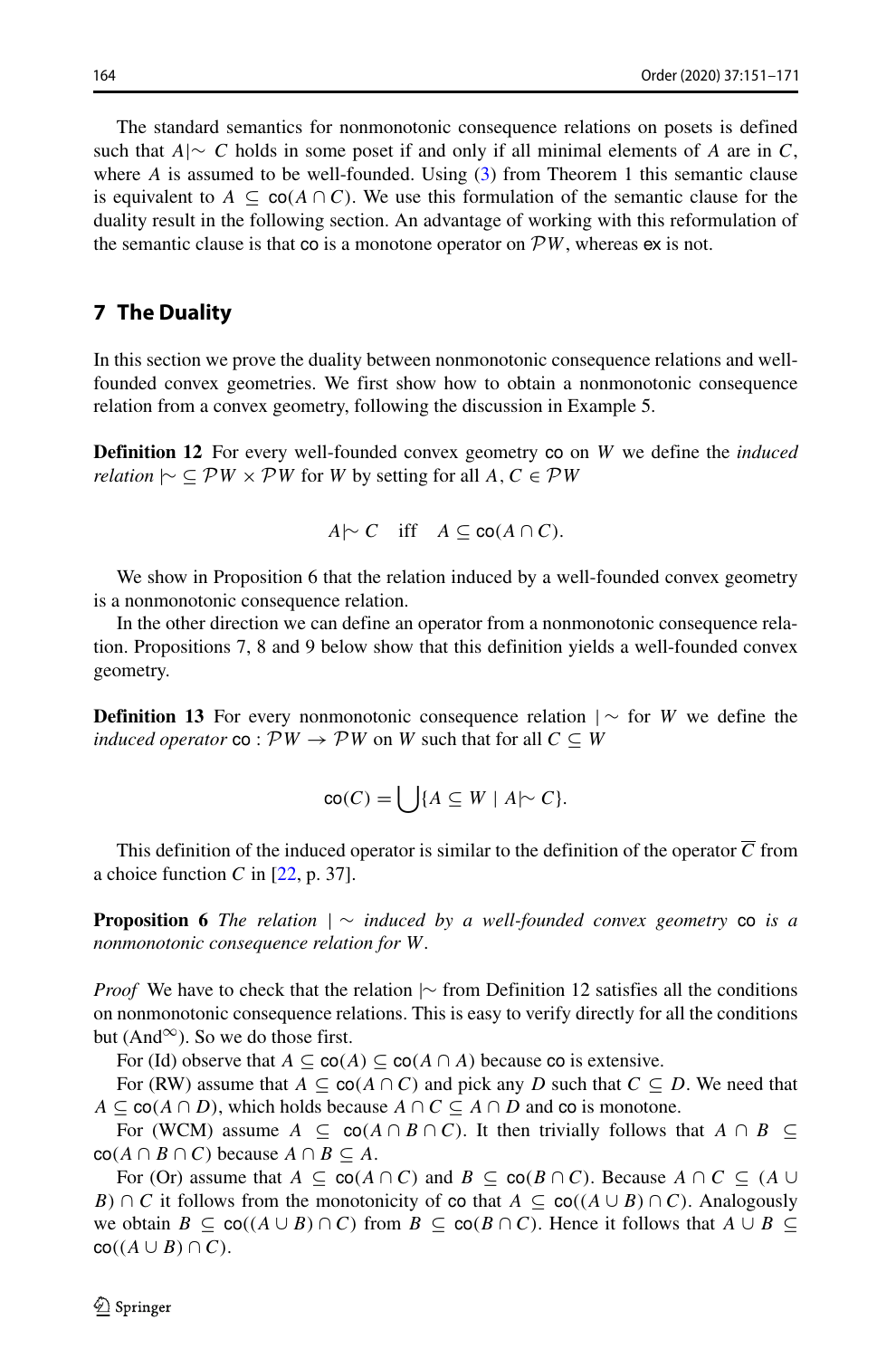**Proposition 7** *The operator* co :  $PW \rightarrow PW$  *induced by a nonmonotonic consequence relation* |∼ *for W is a closure operator.*

*Proof* (RW) implies that co is order preserving and (Id) implies that co is extensive.

To prove that co is idempotent first note that from applying  $(Or^{\infty})$  to the union defining co in Definition 13 we obtain co*(C)*|∼ *C*. We show that co*(*co*(C))* ⊆ co*(C)*. Since  $co$ ( $co$ ( $C$ )) is defined to be the union of all *A* such that *A*|∼  $co$ ( $C$ ) it suffices to show that *A* ⊆ co(*C*) for every such *A*. Take any *A* with *A*|∼ co(*C*). From (CCut') it follows that *A* ∪ co(*C*)) ∼ *C*. Hence *A* ∪ co(*C*) ⊂ co(*C*), which clearly entails that *A* ⊂ co(*C*). *A* ∪ co*(C)*|∼ *C*. Hence *A* ∪ co*(C)* ⊆ co*(C)*, which clearly entails that *A* ⊆ co*(C)*.

**Proposition 8** *The operator*  $\text{co}$  :  $\mathcal{P}W \rightarrow \mathcal{P}W$  *induced by a nonmonotonic consequence relation* |∼ *for W satisfies the anti-exchange property.*

*Proof* We show that for all  $X \subseteq W$  and  $u, v \in W$  with  $u \neq v$  if  $u \in \text{co}(X \cup \{v\})$ and  $v \in \text{co}(X \cup \{u\})$  then  $u \in \text{co}(X)$  and  $v \in \text{co}(X)$ . This clearly suffices to obtain the contrapositive of anti-exchange.

From *u* ∈ co(*X* ∪ {*v*}) it follows that there is some *A* such that *u* ∈ *A* and  $A$ |∼  $X$  ∪ {*v*}. Analogously it follows from  $v \in \text{co}(X \cup \{u\})$  that there is some *B* such that  $v \in B$  and *B*|∼ *X* ∪ {*u*}.

Consider *A*|∼ *X* ∪ {*v*}. Because *u* ∈ *A* this is equivalent to *A* ∪ {*u*}|∼ *X* ∪ {*v*}. Clearly this is equivalent to *A* ∪ {*u*}|∼  $(X \cup \{u\} \cup \{v\}) \cap (X \cup \{v\})$ . From (WCM) it follows that *(A*∪ {*u*} $\cap$  (*X*∪ {*u*}∪ {*v*}) $\mid \sim$  *X*∪ {*v*}, which is equivalent to  $(A \cap (X \cup \{v\}) \cup \{u\} \mid \sim X \cup \{v\}.$ If we then use (Or) with the instance  $X \cup \{v\} \sim X \cup \{v\}$  of (Id) we obtain  $(A \cap (X \cup \{v\}) \cup \{v\})$ {*u*} ∪ *X* ∪ {*v*}|∼ *X* ∪ {*v*}. This simplifies to *X* ∪ {*u*}∪{*v*}|∼ *X* ∪ {*v*}.

Analogous reasoning applied to  $B \sim X \cup \{u\}$  yields  $X \cup \{u\} \cup \{v\} \sim X \cup \{u\}$ . But then we can use (And) to obtain *X* ∪ {*u*}∪ {*v*}|∼ *X*, which means that *u*, *v* ∈ co(*X*).

The previous propositions allow us to speak of the *nonmonotonic consequence relation induced* by a well-founded convex geometry and the *convex geometry induced* by a nonmonotonic consequence relation when referring to the constructions in Definitions 12 and 13.

**Proposition 9** *The convex geometry* co *on W induced by a nonmonotonic consequence relation* |∼ *for W is well-founded.*

*Proof* We show that every  $K \subseteq W$  is smooth. Fix  $K \subseteq W$ . We use Theorem 1 and show that statement 2 is satisfied by *K*.

Consider any family  $\mathcal{X} \subseteq \mathcal{P}W$  such that  $K \subseteq \text{co}(K \cap X)$  for every  $X \in \mathcal{X}$ . We need to show  $K \subseteq \text{co}(K \cap \bigcap \mathcal{X})$ . We show that for every  $X \in \mathcal{X}$  it holds that  $K \sim K \cap X$ . From this it follows by (And<sup>∞</sup>) that  $K \sim K \cap \bigcap \mathcal{X}$  and hence we obtain  $K \subseteq \text{co}(K \cap \bigcap \mathcal{X})$  from Definition 13.

To see that  $K \sim K \cap X$  holds for every  $X \in \mathcal{X}$  with  $K \subseteq \text{co}(K \cap X)$  fix an arbitrary such *X*. With (Id) and (RW) it follows that  $K \sim \text{co}(K \cap X)$ . Applying (Or<sup>∞</sup>) to the union defining co in Definition 13 yields that co*(K* ∩ *X)*|∼ *K* ∩ *X*. By (CCut') we obtain that *K* ∪ co(*K* ∩ *X*)|∼ *K* ∩ *X*. With (RW) we also get that *K* ∪ co(*K* ∩ *X*)|∼ *K* and hence it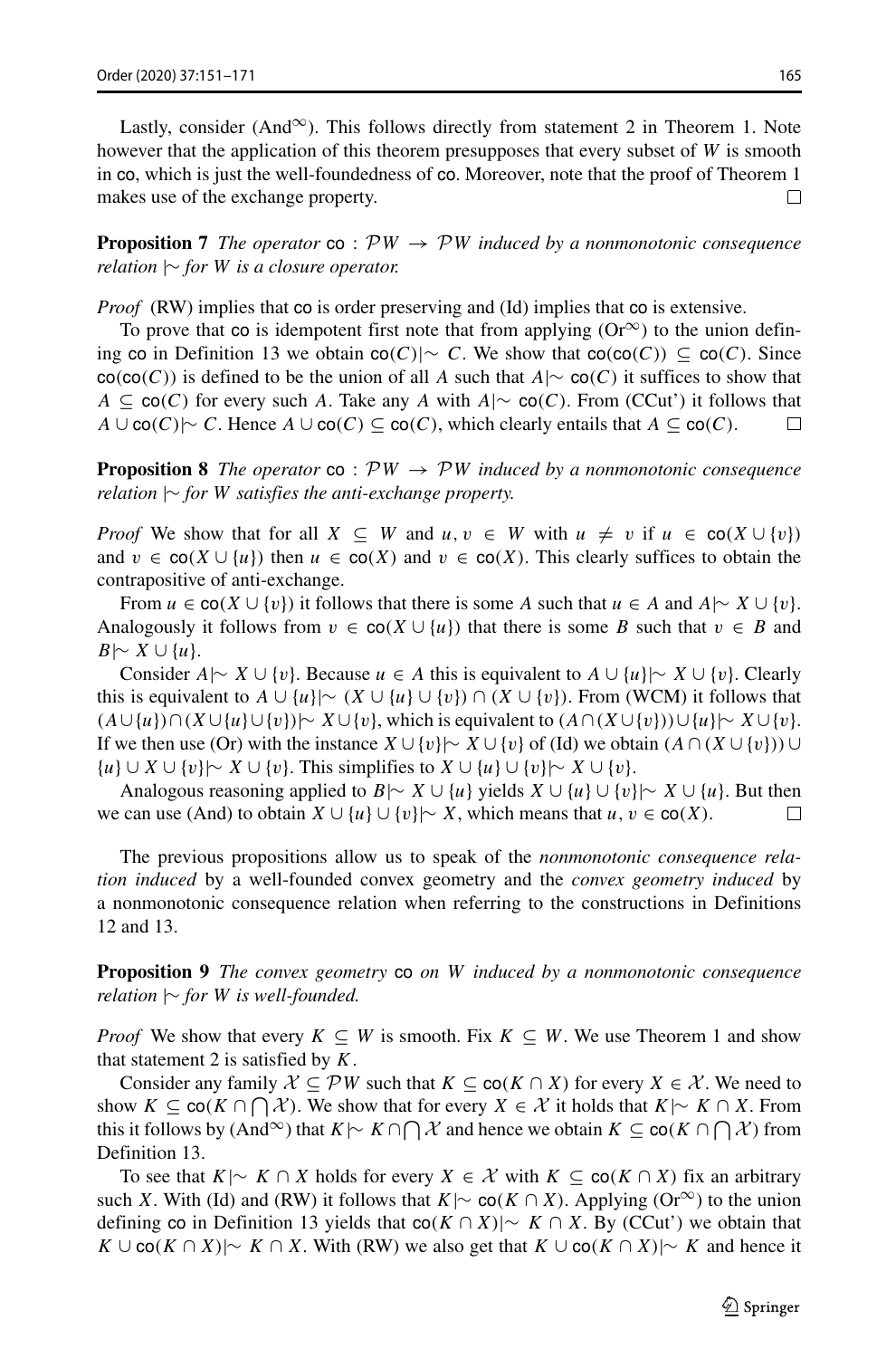$\Box$ 

follows by (CM) that  $(K \cup co(K \cap X)) \cap K \sim K \cap X$ . This is obviously equivalent to the required  $K \sim K \cap X$ required *K* |∼ *K* ∩ *X*.

We now show that these constructions behave well with respect to morphisms.

**Proposition 10** *Take a morphism of convex geometries*  $f : W \to W'$  *from a convex geometry*  $\cos$  *on*  $W$  *to a convex geometry*  $\cos'$  *on*  $W'$ *. Then*  $f$  *is a morphism of nonmonotonic consequence relations from the nonmonotonic consequence relation*  $|∼'$  *for W' induced by* co' *to the nonmonotonic consequence relation*  $\sim$  *for W induced by* co.

*Proof* To prove that f is a morphism of nonmonotonic consequence relations we need to check that for all *A, C* ⊆ *W'* with *A*|∼' *C* it follows that  $f^{-1}[A]$ |∼  $f^{-1}[C]$ . Take any such *A, C* ⊆ *W'* with *A*|∼' *C*. Because |∼' is the nonmonotonic consequence relation induced by co' this means that  $A \subseteq$  co' $(A \cap C)$ .

To prove  $f^{-1}[A]| \sim f^{-1}[C]$  we show that  $f^{-1}[A] \subseteq \text{co}(f^{-1}[A] \cap f^{-1}[C])$ . Hence pick any  $w \in f^{-1}[A]$ . We derive a contradiction from the assumption that  $w \notin$  $co(f^{-1}[A] ∩ f^{-1}[C])$ . It follows that

$$
w \in (\text{co}(f^{-1}[A] \cap f^{-1}[C]))^c = \text{fe}((f^{-1}[A] \cap f^{-1}[C])^c) = \text{fe}(f^{-1}[(A \cap C)^c]).
$$

By the definition of fe then there is some feasible set  $F \subseteq f^{-1}[(A \cap C)^c]$  such that  $w \in F$ . It follows that

*f*(*w*) ∈ *f*[*F*] ⊆ *f*[*f*<sup>-1</sup>[(*A* ∩ *C*)<sup>*c*</sup>]] ⊆ *A* ∩ *C<sup><i>c*</sup>.

Because *f* is assumed to be a morphism of convex geometries we have that  $f[F]$  is a feasible set. Hence  $f(w) \in \text{fe}'((A \cap C)^c)$  and so  $f(w) \notin \text{co}'(A \cap C)$ . From the assumption that  $A \subseteq \text{co}'(A \cap C)$  it follows that  $f(w) \notin A$  which is a contradiction to the assumption that  $w \in f^{-1}[A]$ .

**Proposition 11** *Take a morphism of nonmonotonic consequence relations*  $f : W \rightarrow W'$ *from a nonmonotonic consequence relation* |∼ *for W to a nonmonotonic consequence relation* |∼ *for W. Then f is a morphism of convex geometries from the convex geometry* co *on W induced by*  $\sim$  *to the convex geometry* co' *on W' induced by*  $\sim'$ *.* 

*Proof* To show that *f* is a morphism of convex geometries we need to show that *f* [*F*] is feasible whenever *F* is. So pick any feasible  $F \subseteq W$ . We show that  $f[F] \subseteq \text{fe}'(f[F])$ . Assume for a contradiction that we have a  $v \in f[F]$  with  $v \notin \text{te}'(f[F])$ . It follows that  $v \in (\text{fe}'(f[F]))^c = \text{co}'((f[F])^c)$ . Because co' is induced by  $| \sim'$  this means that there is some  $A \subseteq W'$  with  $A \sim (f[F])^c$  such that  $v \in A$ .

Because *f* is a morphism of nonmonotonic consequence relations it follows that *f*  $^{-1}[A]| \sim f^{-1}[(f[F])^c]$ . Because *v* ∈ *f* [*F*] there needs to be some *w* ∈ *F* such that  $f(w) = v$ . It follows that  $w \in f^{-1}[A]$  since we had that  $v \in A$ . Using the definition of co from  $|\sim$  we obtain that  $w \in \text{co}(f^{-1}[(f[F])^c])$ . Using that  $F \subseteq f^{-1}[f[F]]$  and the monotonicity of co we then have

$$
\operatorname{co}(f^{-1}[(f[F])^c]) = \operatorname{co}((f^{-1}[f[F]])^c) \subseteq \operatorname{co}(F^c) = F^c.
$$

Hence we can use  $w \in \text{co}(f^{-1}[(f[F])^c])$  to obtain the contradiction that  $w \notin F$ .

We can also show that the property of being a strong morphism is preserved by our constructions.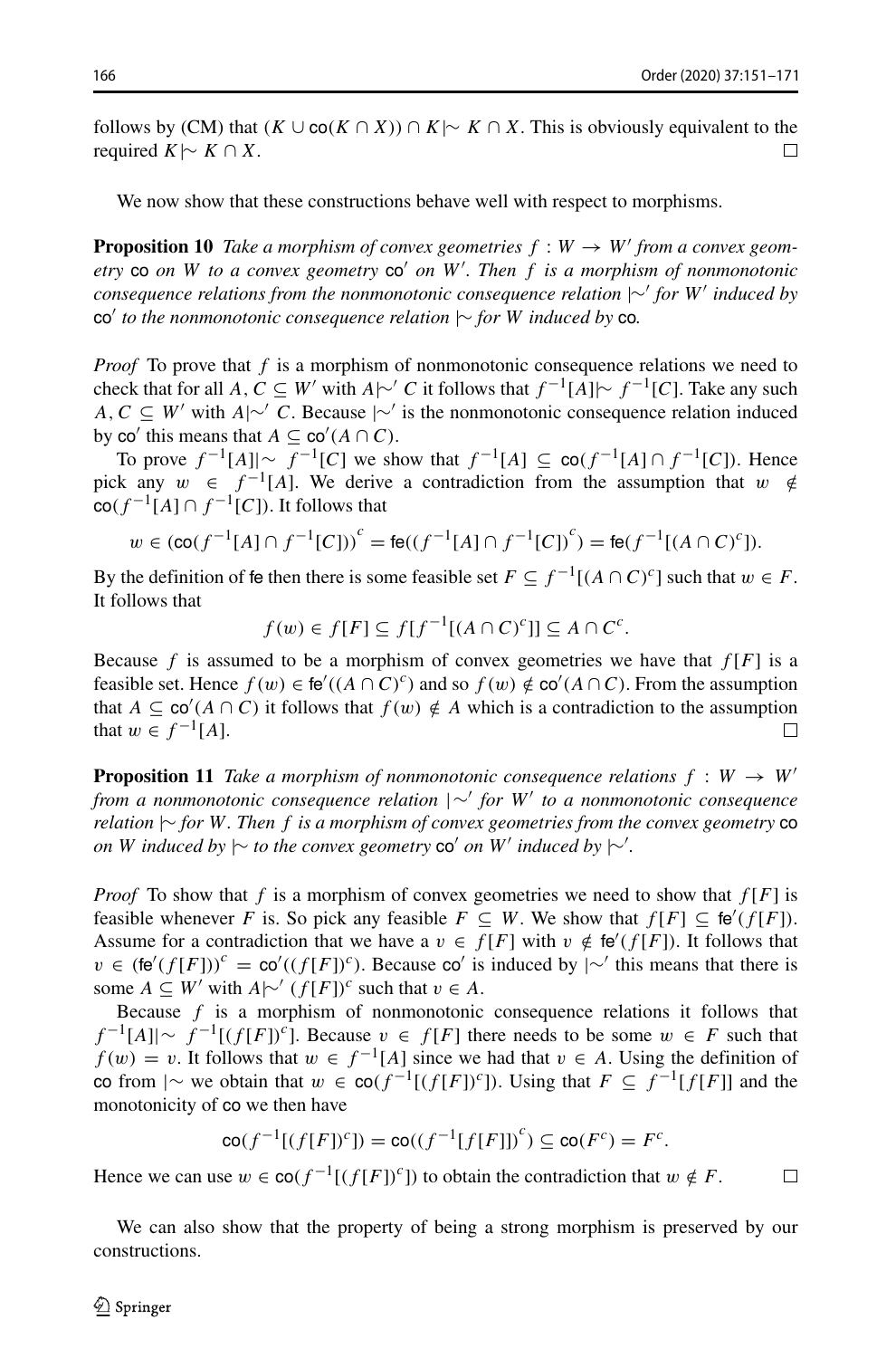**Proposition 12** *Take a strong morphism of convex geometries*  $f : W \rightarrow W'$  *from a convex geometry* co *on W to a convex geometry* co *on W . Then f is a strong morphism of nonmonotonic consequence relations from the nonmonotonic consequence relation*  $|∼'$ *for W'* induced by co' to the nonmonotonic consequence relation  $\vert \sim$  for *W* induced by co*.*

*Proof* In order to show that *f* is a strong morphism we show that the nonmonotonic consequence relation is reversed along  $f^{-1}[\cdot]$ . Hence, consider *A*,  $C \subseteq W'$  such that *f*  $^{-1}[A] \sim f^{-1}[C]$ . This means that  $f^{-1}[A] \subseteq \text{co}(f^{-1}[A] \cap f^{-1}[C])$ . We need to show that *A* $\uparrow \sim C$ , that is, *A* ⊆ co'(*A* ∩ *C*).

We prove the contrapositive that for every  $v \notin \mathbf{co}'(A \cap C)$  it follows that  $v \notin A$ . From *v* ∉ co'( $A \cap C$ ) we obtain that *v* ∈ fe'( $(A \cap C)^c$ ) and hence there is some feasible set *G* ⊆  $(A ∩ C)^c$  with  $v ∈ G$ .

Because *f* is a strong morphism of convex geometries there is then a feasible set *F* such that  $f[F] = G$ . This entails that  $F \subseteq f^{-1}[f[F]] = f^{-1}[G]$ . Moreover we have that  $f^{-1}[G] \subseteq f^{-1}[(A \cap C)^c] = (f^{-1}[A \cap C])^c = (f^{-1}[A] \cap f^{-1}[C])^c$ . Hence  $F \subseteq$  $(f^{-1}[A] \cap f^{-1}[C])^c$ . Because *F* is feasible it follows that  $F \subseteq \text{fe}((f^{-1}[A] \cap f^{-1}[C])^c)$  =  $(\cot f^{-1}[A] \cap f^{-1}[B])^c$ . Using the assumption that  $f^{-1}[A] \subseteq \cot(f^{-1}[A] \cap f^{-1}[C])$  we get that  $F \subseteq (f^{-1}[A])^c = f^{-1}[A^c].$ 

Now consider a  $w \in F$  such that  $f(w) = v$ , which exists because  $v \in G = f[F]$ . From the last statement in the previous paragraph it follows that *w* ∈  $f^{-1}[A^c]$  which entails that  $v \in A^c$  and we are done.  $v \in A^c$  and we are done.

**Proposition 13** *Take a strong morphism of nonmonotonic consequence relations*  $f : W \rightarrow$ *W from a nonmonotonic consequence relation* | ∼ *for W to a nonmonotonic consequence relation* |∼ *for W. Then f is a strong morphism of convex geometries from the convex geometry* co *on W induced by*  $| \sim$  *to the convex geometry* co' *on W*' *induced by* |∼ *.*

*Proof* Our assumption that  $f : W \to W'$  is a strong morphism of nonmonotonic consequence relations means that  $f^{-1}[A] \sim f^{-1}[C]$  implies  $A \sim C$  for all  $A, C \subseteq W'$ . We need to show that *f* is a strong morphism of convex geometries. To do so we show that for every feasible set *G* in  $\mathcal{F}'$  it holds that  $G = f[\text{fe}(f^{-1}[G])]$ , and hence it arises as the image of a feasible set.

The right-to-left inclusion follows immediately because  $f^{-1}[G] \supseteq f \cdot (f^{-1}[G])$  and hence *G*  $\supseteq$  *f* [*f*<sup>-1</sup>[*G*]]  $\supseteq$  *f* [fe(*f*<sup>-1</sup>[*G*])].

For the left-to-right inclusion we prove the contrapositive. Pick any  $v \in W'$  with  $v \notin$ *f* [fe $(f^{-1}[G])$ ]. We want to show that then  $v \notin G$ .

First observe that  $f^{-1}[\{v\}] \subseteq (\text{fe}(f^{-1}[G]))^c$ , because otherwise there would be a  $w \in$ fe $(f^{-1}[G])$  with  $f(w) = v$  and hence we would have that  $v \in f$  [fe $(f^{-1}[G])$ ], which yields a contradiction with our choice of *v*. It then follows that  $f^{-1}[\{v\}] \subseteq \text{co}((f^{-1}[G])^c)$  $co(f^{-1}[G^c]).$ 

Now recall that by Definition 13 co( $f^{-1}[G^c]$ ) = { $|{B \subseteq W | B} \sim f^{-1}[G^c]$ }. Using the infinitary or rule  $(Or^{\infty})$  we obtain one single  $B \subseteq W$  such that  $f^{-1}[\{v\}] \subseteq B$  and *B*|∼ *f*  $^{-1}[G^c]$ . Using (Id) and (Or) we obtain *B* ∪ *f*  $^{-1}[G^c]$ |∼  $f^{-1}[G^c]$ . Since  $f^{-1}[G^c]$  =  $(f^{-1}[\{v\}] \cup f^{-1}[G^c]) \cap f^{-1}[G^c]$  we can use (WCM) to conclude that  $(B \cup f^{-1}[G^c]) \cap$  $(f^{-1}[\{v\}]\cup f^{-1}[G^c])\sim f^{-1}[G^c]$ . By distributivity we get  $(B\cap f^{-1}[\{v\}])\cup f^{-1}[G^c]\sim$  $f^{-1}[G^c]$  and because  $f^{-1}[\{v\}] \subseteq B$  this is equivalent to  $f^{-1}[\{v\}] \cup f^{-1}[G^c] \sim f^{-1}[G^c]$ . Clearly this means that  $f^{-1}[\lbrace v \rbrace \cup G^c] \sim f^{-1}[G^c]$ .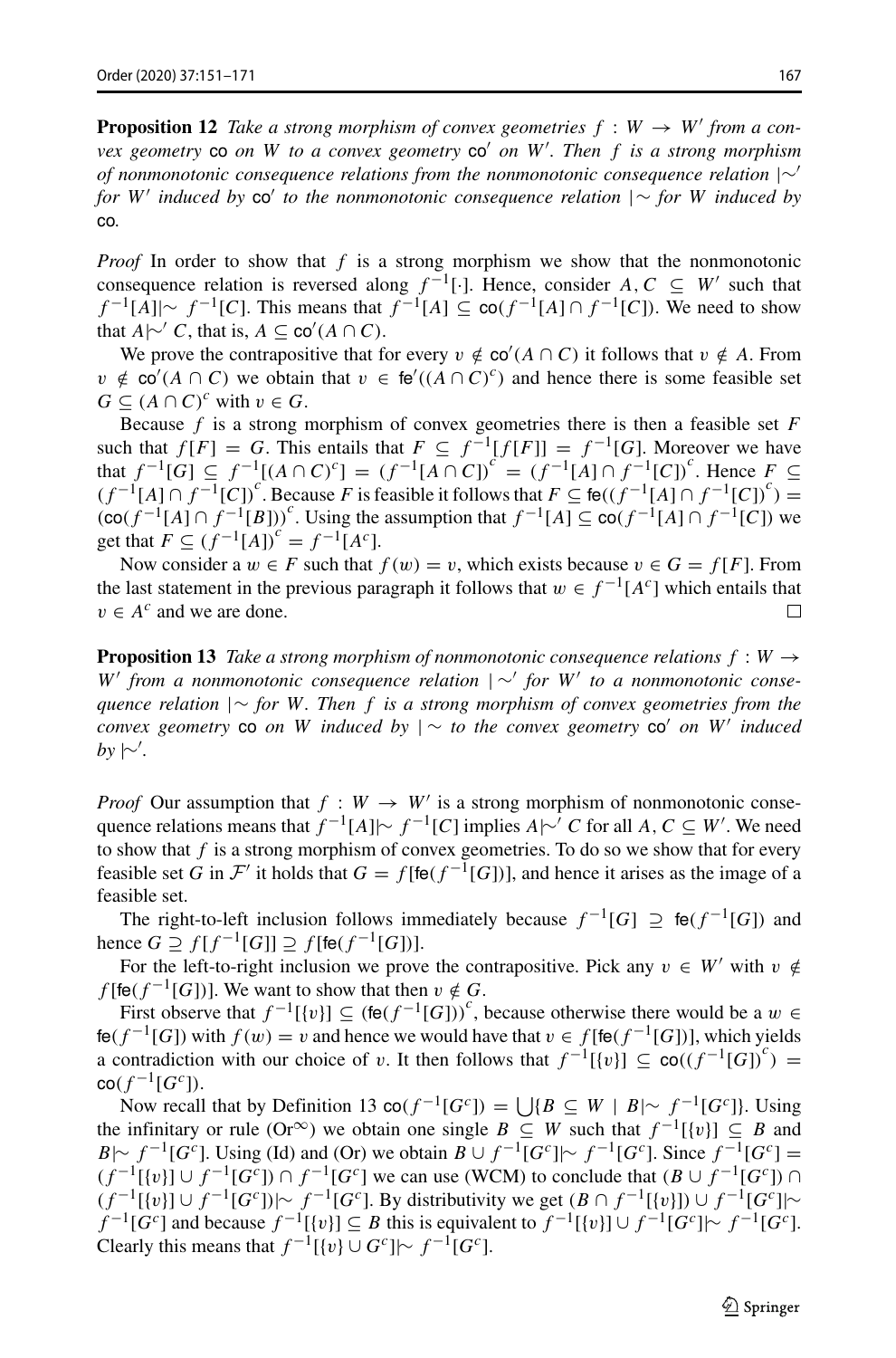From our assumption we now obtain that  $\{v\} \cup G^c \sim G^c$ . By Definition 13 this entails  $v \in \text{co}'(G^c)$ . Since *G* is feasible *G<sup>c</sup>* is convex and hence we have  $\text{co}'(G^c) = G^c$ . Therefore we obtain  $v \in G^c$  which implies  $v \notin G$  and we are done.

We can finally show that the correspondence between nonmonotonic consequence relations and convex geometries is bijective.

**Proposition 14** *Take a nonmonotonic consequence relation* |∼ *for W. Let* co *be the convex geometry on W induced by* |∼ *and let* |∼ *be the nonmonotonic consequence relation for W that is induced by* co. It holds that  $\sim'$  *is equal to*  $\sim$ *.* 

*Proof* We first show that *A*|∼ *C* implies *A*|∼' *C* for all *A, C* ⊆ *W*. Take *A, C* ⊆ *W* with *A*|∼ *C*. We need to show that *A*|∼ *C* which means that *A* ⊆ co*(A* ∩ *C)*. Using (Id) and (And) we obtain  $A \sim A \cap C$  so  $A \subseteq \bigcup \{ B \subseteq W \mid B \sim A \cap C \} = \text{co}(A \cap C)$ .

To show that *A*|∼ *C* implies *A*|∼ *C* for all *A, C* ⊆ *W* assume that *A*|∼ *C*. We need to show that *A*|∼ *C*. The assumption that *A*|∼' *C* means by definition that *A* ⊆ co(*A* ∩ *C*).  $\bigcup \{B \subseteq W \mid B \mid \sim A \cap C\}$  we can deduce with  $(Or^{\infty})$  that  $co(A \cap C) \mid \sim A \cap C$ . It follows By (Id) and (RW) we first obtain that *A*| $\sim$  co(*A* ∩ *C*). From the definition co(*A* ∩ *C*) = using (CCut') that *A*∪co(*A* ∩ *C*)|∼ *A*∩*C*. With (WCM) we obtain  $(A \cup \text{co}(A \cap C)) \cap A \sim C$ . With is equivalent to *A*|∼ *C*. *C*, which is equivalent to *A*|∼ *C*.

**Proposition 15** *Take a convex geometry* co *on W. Let* |∼ *be the nonmonotonic consequence relation for W that is induced by* co *and let* co' *be the convex geometry on W that is induced*  $by \sim$ *. It holds that* co' *is equal to* co.

*Proof* We first show that  $co(C) \subseteq co'(C)$  for all  $C \subseteq W$ . By definition  $co(C) = \bigcup \{A \subseteq C\}$ *W* | *A*|∼ *C*} and hence it suffices to show that co(*C*)|∼ *C*. By the definition of |∼ this is equivalent to showing that  $co(C) \subseteq co(co(C) \cap C)$ . But this is obvious since by the extensivity of co we have that  $co(C) \cap C = C$ .

The other inclusion is that  $\text{co}'(C) \subseteq \text{co}(C)$ . We can show this by picking any  $A \subseteq W$ with *A*|∼ *C* and showing that *A* ⊆ co(*C*). Fix such an *A*. By definition *A*|∼ *C* entails that  $A \subseteq co(A \cap C)$  and hence  $A \subseteq co(C)$  because co is monotone. *A* ⊆ co(*A* ∩ *C*) and hence *A* ⊆ co(*C*) because co is monotone.

We summarize the results from this section in the following theorem:

**Theorem 2** *The category of nonmonotonic consequence relations over complete atomic Boolean algebras satisfying the rules of System P*∞*is dually equivalent to the category of well-founded convex geometries. The duality restricts to strong morphisms on both sides.*

## <span id="page-17-0"></span>**8 Conclusion**

In this paper we have shown that nonmonotonic consequence relations over complete atomic Boolean algebras are dual to well-founded convex geometries. We hope that this result might lead to a transfer of insights between the study of nonmonotonic consequence relations and of convex geometries; two fields that, so far, have been developed independently of each other.

Our duality allows us to better understand the completeness proof for System P with respect to its order semantics [\[7,](#page-19-1) [24,](#page-19-0) [39\]](#page-20-0), since it can be analyses as consisting of two steps.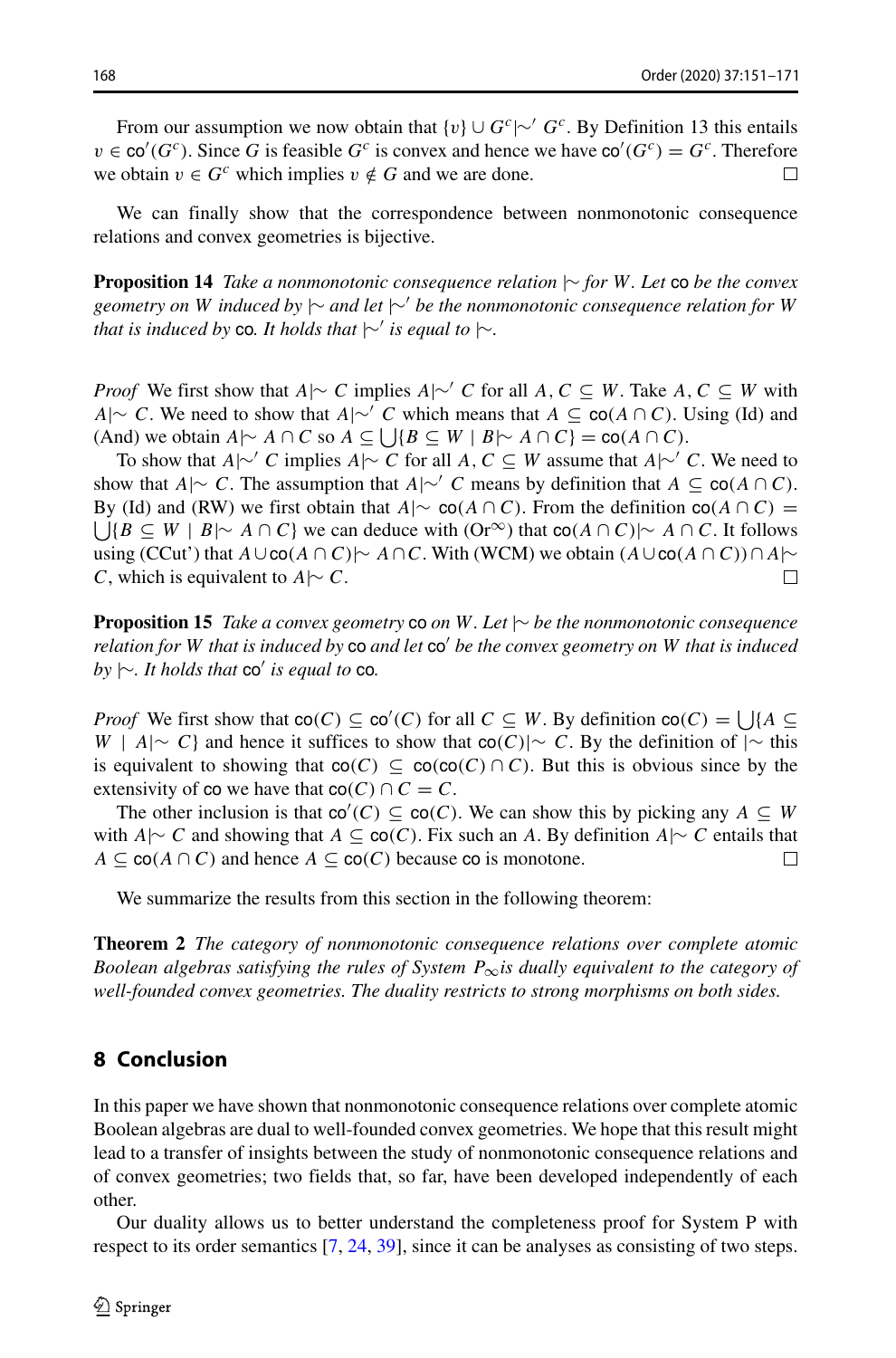First we use the duality to construct a convex geometry from a nonmonotonic consequence relation. In the second step we represent this convex geometry as the upset convexity of a poset, up-to a strong morphism of convex geometries. In the finite case one can use the representation of [\[12,](#page-19-30) [20\]](#page-19-31). We do not know of an analogous result in the literature that works also for infinite convex geometries. However, Theorem 4 in [\[9\]](#page-19-22) and the completeness results for System  $P_{\infty}$ in [\[26\]](#page-19-24) suggest that such a representation might also be obtainable for well-founded infinite convex geometries.

A further question is whether System P is complete with respect to convexities that arise naturally in geometry. It is shown in [\[19\]](#page-19-32), but see also [\[34\]](#page-19-33) for a more accessible proof, that every finite convex geometry is isomorphic to the trace of a generalized convexity for  $\mathbb{E}^n$  on finitely many points. The notion of a generalized convexity on  $\mathbb{E}^n$  is introduced in this paper and distinct from the standard convexity on  $E<sup>n</sup>$ . Together with our duality this representation results immediately implies the weak completeness of System P with respect to such generalized convexities on  $\mathbb{E}^n$ . It is an open question whether this weak completeness can be adapted to the standard convexity on  $\mathbb{E}^n$ . For weak completeness it would suffice to represent an arbitrary finite convex geometry co by means of a strong morphism from the trace of the standard convexity on a finite subset of  $\mathbb{E}^n$  to co, analogously to the representation of convex geometries by means of posets.

In [\[30\]](#page-19-6) a labelled sequent calculus for System P is introduced in which points and sets of points are syntactic elements of the calculus. In light of our duality between System P and convex geometries it would be interesting to see whether this calculus could be reinterpreted in terms of points and convex sets. This might allow for the application of these proof systems to reason about convexity.

A further open problem is to characterize the morphism of choice functions  $f : W \to W'$ that satisfy  $f^{-1}[E'(A)] \subseteq E(f^{-1}[A])$  for all *A* ∈  $\mathcal{P}W'$  in terms of convex geometries. In the case of posets one can easily check, or adapt the results from [\[42\]](#page-20-1), that these are the functions *f* which are strictly order preserving, meaning that  $w < v$  implies  $f(w) < f(v)$ for all  $w, v \in W$ . We were unable to find a characterization for general well-founded convex geometries.

A final open question is whether the setting of this paper can be adapted to a duality between nonmonotonic consequence relations over arbitrary infinite Boolean algebras satisfying the axioms of System P and convex geometries over Stone spaces. This requires the formulation of suitable conditions ensuring the compatibility of the convexity with the Stone topology.

**Acknowledgments** Research partially supported by EPSRC grant EP/N015843/1.

**Open Access** This article is distributed under the terms of the Creative Commons Attribution 4.0 International License [\(http://creativecommons.org/licenses/by/4.0/\)](http://creativecommons.org/licenses/by/4.0/), which permits unrestricted use, distribution, and reproduction in any medium, provided you give appropriate credit to the original author(s) and the source, provide a link to the Creative Commons license, and indicate if changes were made.

#### **References**

- <span id="page-18-1"></span>1. Adaricheva, K., Gorbunov, V., Tumanov, V.I.: Join-semidistributive lattices and convex geometries. Adv. Math. **173.1**, 1–49 (2003)
- <span id="page-18-2"></span>2. Adaricheva, K., Nation, J.B.: A class of infinite convex geometries. Electron. J. Comb. **23**, 1 (2016)
- <span id="page-18-0"></span>3. Adaricheva, K., Nation, J.B.: Convex geometries. In: Gratzer, G., Wehrung, F. (eds.) Lattice Theory: ¨ Special Topics and Applications, pp. 153–179. Springer (2016)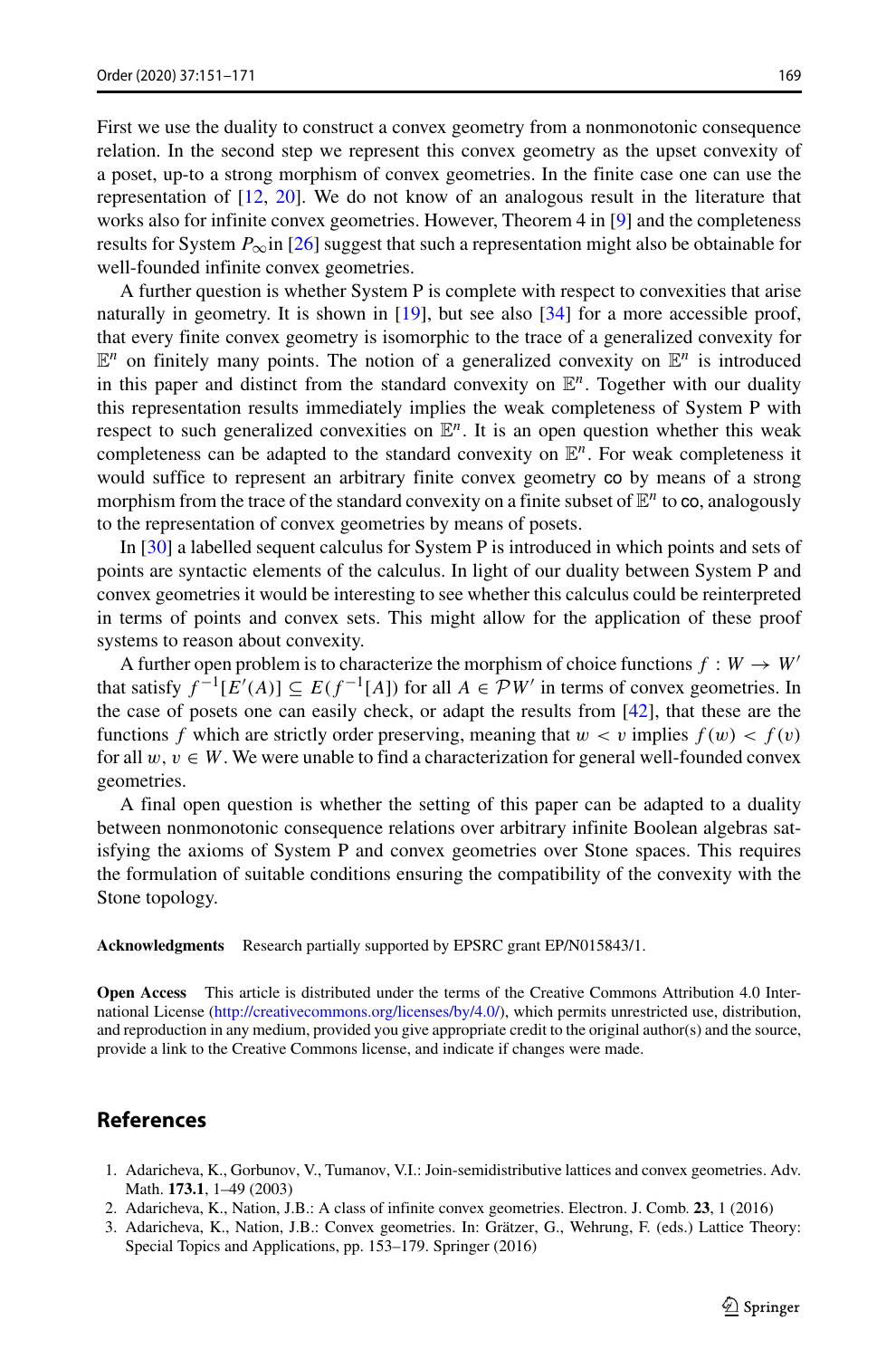- <span id="page-19-3"></span>4. Baltag, A., Smets, S.: Conditional doxastic models: A qualitative approach to dynamic belief revision. Electron. Notes Theor. Comput. Sci. **165**, 5–21 (2006)
- <span id="page-19-14"></span>5. van Benthem, J., Pacuit, E.: Dynamic logics of evidence-based beliefs. Studia Logica **99.1-3**, 61–92 (2011)
- <span id="page-19-4"></span>6. Board, O.: Dynamic interactive epistemology. Games Econ. Behav. **49.1**, 49–80 (2004)
- <span id="page-19-1"></span>7. Burgess, J.: Quick completeness proofs for some logics of conditionals. Notre Dame J. Formal Logic **22.1**, 76–84 (1981)
- <span id="page-19-21"></span>8. Danilov, V.I., Koshevoy, G.A.: A new characterization of the path independent choice functions. Math. Soc. Sci. **51.2**, 238–245 (2006)
- <span id="page-19-22"></span>9. Danilov, V.I., Koshevoy, G.A., Savaglio, E.: Hyper-relations, choice functions, and orderings of opportunity sets. Social Choice Welfare **45.1**, 51–69 (2015)
- <span id="page-19-9"></span>10. Paul, H.: Edelman: Abstract convexity and meet-distributive lattices. In: Rival, I. (ed.) Combinatorics and Ordered Sets, vol. 57, pp. 127–150. Contemporary Mathematics (1986)
- <span id="page-19-10"></span>11. Edelman, P.H., Jamison, R.E.: The theory of convex geometries. Geometriae Dedicata **19.3**, 247–270 (1985)
- <span id="page-19-30"></span>12. Edelman, P.H., Saks, M.E.: Combinatorial representation and convex dimension of convex geometries. Order **5.1**, 23–32 (1988)
- <span id="page-19-15"></span>13. Girard, P.: From onions to broccoli: Generalizing Lewis' counterfactual logic. J. Appl. Non-Classical Logics **17.2**, 213–229 (2007)
- <span id="page-19-27"></span>14. Girlando, M. et al.: Standard Sequent Calculi for Lewis' Logics of Counterfactuals. Logics in Artificial Intelligence. In: Michael, L., Kakas, A. (eds.), pp. 272–287. Springer (2016)
- <span id="page-19-5"></span>15. Grove, A.: Two modellings for theory change. J. Philos. Logic **17.2**, 157–170 (1988)
- <span id="page-19-23"></span>16. Paul, R.: Halmos: Lectures on Boolean Algebras. Springer (1974)
- <span id="page-19-28"></span>17. Joseph, Y.: Halpern: Reasoning About Uncertainty. MIT Press (2003)
- <span id="page-19-19"></span>18. Johnson, M.R., Dean, R.A.: Locally complete path independent choice functions and their lattices. Math. Soc. Sci. **42.1**, 53–87 (2001)
- <span id="page-19-32"></span>19. Kashiwabara, K., Nakamura, M., Okamoto, Y.: The affine representation theorem for abstract convex geometries. Comput. Geom. **30.2**, 129–144 (2005)
- <span id="page-19-31"></span>20. Korte, B., Lovasz, L.: Homomorphisms and Ramsey properties of antimatroids. Discret. Appl. Math. ´ **15.2**, 283–290 (1986)
- <span id="page-19-11"></span>21. Korte, B., Lovász, L., Schrader, R.: Greedoids. Springer (1991)
- <span id="page-19-18"></span>22. Koshevoy, G.A.: Choice functions and abstract convex geometries. Math. Soc. Sci. **38.1**, 35–44 (1999)
- <span id="page-19-13"></span>23. Kratzer, A.: Partition and revision: The semantics of counterfactuals. J. Philos. Logic **10.2**, 201–216 (1981)
- <span id="page-19-0"></span>24. Kraus, S., Lehmann, D., Magidor, M.: Nonmonotonic reasoning, preferential models and cumulative logics. Artif. Intell. **44.1–2**, 167–207 (1990)
- <span id="page-19-2"></span>25. Lewis, D.: Counterfactuals. Blackwell (1973)
- <span id="page-19-24"></span>26. Marti, J., Pinosio, R.: A game semantics for system. Studia Logica **104.6**, 1119–1144 (2016)
- <span id="page-19-16"></span>27. Marti, J., Pinosio, R.: Topological semantics for conditionals. In: Punčochár, V., Švarný, P. (eds.) The Logica Yearbook 2013. College Publications (2014)
- <span id="page-19-20"></span>28. Monjardet, B., Raderanirina, V.: The duality between the anti-exchange closure operators and the path independent choice operators on a finite Set. Math. Soc. Sci. **41.2**, 131–150 (2001)
- <span id="page-19-12"></span>29. Monjardet, B.: A use for frequently rediscovering a concept. Order **1.4**, 415–417 (1985)
- <span id="page-19-6"></span>30. Negri, S., Olivetti, N.: A sequent calculus for preferential conditional logic based on neighbourhood semantics. In: De Nivelle, H. (ed.) Automated Reasoning with Analytic Tableaux and Related Methods, pp. 115–134. Springer (2015)
- <span id="page-19-25"></span>31. Nute, D.: Topics in Conditional Logic. Reidel (1980)
- <span id="page-19-17"></span>32. Plott, C.R.: Path independence, rationality, and social choice. In: Econometrica, pp. 1075–1091 (1973)
- <span id="page-19-7"></span>33. Pozzato, G.L.: Conditional and preferential logics: Proof methods and theorem proving, vol. 208. Frontiers in Artificial Intelligence and Applications. IOS Press (2010)
- <span id="page-19-33"></span>34. Richter, M., Rogers, L.G.: Embedding convex geometries and a bound on convex dimension. Discret. Math. **340.5**, 1059–1063 (2017)
- <span id="page-19-8"></span>35. Schroder, L., Pattinson, D., Hausmann, D.: Optimal tableaux for conditional logics with cautious mono- ¨ tonicity. In: Coelho, H., Studer, R., Wooldridge, M. (eds.) Proceedings ECAI 2010. Frontiers in Artificial Intelligence and Applications, vol. 215, pp. 707–712. IOS Press (2010)
- <span id="page-19-26"></span>36. Robert, C.: Stalnaker: A theory of conditionals. In: Rescher, N. (ed.) Studies in Logical Theory, pp. 98– 112. Blackwell (1968)
- <span id="page-19-29"></span>37. Touazi, F., Cayrol, C., Dubois, D.: Possibilistic reasoning with partially ordered beliefs. J. Appl. Logic **13.4**, 770–798 (2015)